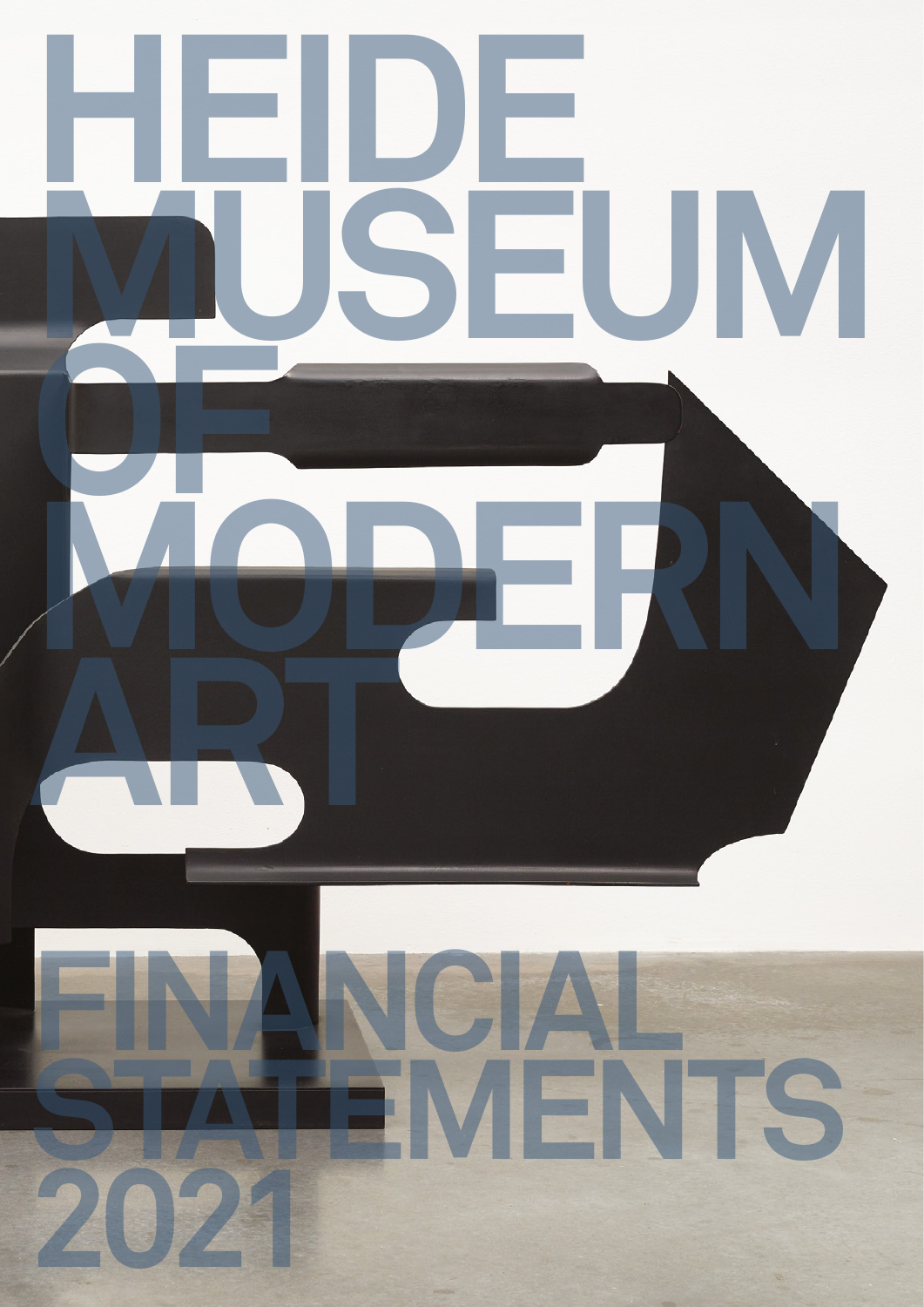# **FINANCIAL STATEMENTS**<br> **BUTER IS A BUTER ASSESS**<br>
S

| STATEMENT OF PROFIT OR LOSS AND OTHER COMPREHENSIVE INCOME _____ 9                                                                                                                                                               |  |
|----------------------------------------------------------------------------------------------------------------------------------------------------------------------------------------------------------------------------------|--|
|                                                                                                                                                                                                                                  |  |
| STATEMENT OF CHANGES IN EQUITY <b>And Accord Contract Contract Contract Contract Contract Contract Contract Control</b>                                                                                                          |  |
|                                                                                                                                                                                                                                  |  |
|                                                                                                                                                                                                                                  |  |
|                                                                                                                                                                                                                                  |  |
| Note 2: Revenue 2008 and 2009 and 2009 and 2009 and 2009 and 2009 and 2009 and 2009 and 2009 and 2009 and 2009 $\sim$ 2009 and 2009 and 2009 and 2009 and 2009 and 2009 and 2009 and 2009 and 2009 and 2009 and 2009 and 2009 an |  |
| Note 3: Surplus for the Year 20                                                                                                                                                                                                  |  |
| Note 4: Cash and Cash Equivalents <b>Manual Constructs</b> 20                                                                                                                                                                    |  |
|                                                                                                                                                                                                                                  |  |
|                                                                                                                                                                                                                                  |  |
|                                                                                                                                                                                                                                  |  |
|                                                                                                                                                                                                                                  |  |
|                                                                                                                                                                                                                                  |  |
|                                                                                                                                                                                                                                  |  |
|                                                                                                                                                                                                                                  |  |
|                                                                                                                                                                                                                                  |  |
|                                                                                                                                                                                                                                  |  |
| Note 14: Reserves 27                                                                                                                                                                                                             |  |
|                                                                                                                                                                                                                                  |  |
|                                                                                                                                                                                                                                  |  |
|                                                                                                                                                                                                                                  |  |
|                                                                                                                                                                                                                                  |  |
| Note 19: Contra Sponsorship <b>[201]</b> Note 19: Contra Sponsorship <b>[201]</b> 21                                                                                                                                             |  |
|                                                                                                                                                                                                                                  |  |
|                                                                                                                                                                                                                                  |  |
|                                                                                                                                                                                                                                  |  |
|                                                                                                                                                                                                                                  |  |

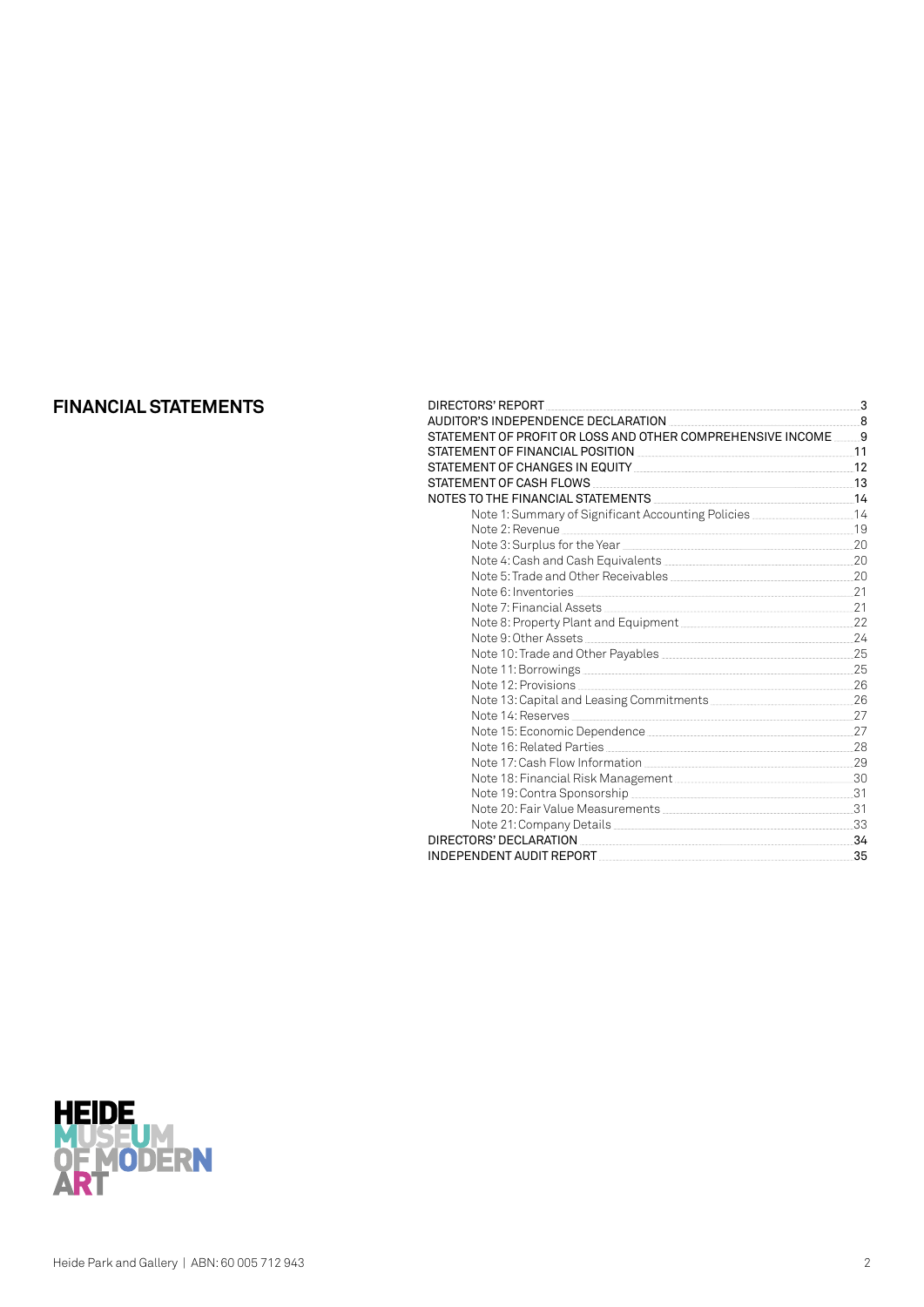#### DIRECTORS' REPORT

The Directors present this report on Heide Park and Art Gallery (the Company) for the financial year ended 31 December 2021.

#### Directors

The names of each person who has been a director during the year and to the date of this report are:

Lisa Gorman John Lee Cassy Liberman Steven Skala AO Sue Smith Nancy Underhill James Van Smeerdijk Sharni Zoch

Directors have been in office since the start of the financial year to the date of this report unless otherwise stated.

#### Principal Activities

The principal activities of the Company during the financial year were to research and deliver outstanding exhibitions, publications, education and public programs that profiled artists central to Heide's history and contemporary art practice, and that displayed and interpreted Heide's nationally significant collection.

The effects of being closed due to the COVID-19 pandemic for 4 months in 2021 compared to 8 months in 2020 resulted in:

- An increase in operational revenue from admissions, public and learning programs, retail operations and venue hire,
- An increase in café rental from the Café Heide operator, and
- An increase in programming expenditure, retail cost of goods sold.

In 2021 there was a significant reduction in funds received by the Company from Federal Government's COVID-19 JobKeeper program which ended in March 2021.

The Federal and State Governments gave various pandemic related assistance packages during 2021 including:

- the Federal Government's JobKeeper program through to March 2021,
- Creative Victoria Strategic investment packages, and
- Victorian Government COVID Business Support grants.

Heide Park and Gallery | ABN: 60 005 712 943 Following several lockdowns in 2021, the museum galleries re-opened to the public on 30 October 2021, subject to indoor people density controls in place.

Over the past 2 years of the pandemic the activities of the company have been significantly affected due to approximately 12 months of lockdowns. When comparing operations during pandemic years of 2021 and 2020 compared to pre-pandemic years the effect has been:

- A significant decline in operational revenue from admissions, public and learning programs, retail operations and venue hire,
- A reduction in development funding for exhibition and project sponsorships and donations,
- Abatement of café rental for the Café Heide operator,
- All but essential staff working from home during lockdowns, and
- Increasing the online offering of learning and public programs and our online retail offering.

#### Short-term objectives

Heide's short-term objectives are:

- Artistic leadership as an art museum to further develop its reputation as a leader of standards of excellence, innovation and outreach through exhibitions and programs embracing modern and contemporary art drawn from its Collection and external sources,
- Optimisation of Place expand on operational integration of Heide's three discrete exhibition buildings with the sculpture park and gardens and public amenities; through events and and programs, presenting Heide as a whole-ofsite diverse experience for visitors,
- Securing the future ensure financial, operational and environmental sustainability through asset maintenance and by diversifying sources of income across commercial operations, corporate and private philanthropy, and
- Audience engagement expand brand awareness and enhance engagement and communication with the general public, staff, volunteers, partners and supporters.

#### Long-term objectives

The company's long-term objectives are:

• Continue to offer an inspiring, educational and thought-provoking experience of modern and contemporary art, architecture, gardens and social history,

- Improve the facilities of a major museum and heritage site with a redevelopment that includes a new building incorporating increased gallery and public spaces, ensuring Heide's financial, operational and environmental sustainability, and
- Integrate Heide's strategic focus areas with the Victorian Creative State Government's Creative Enterprises Program principles and priorities (every Victorian can take up their right to participation in the cultural and creative life of the state, outer-metropolitan and regional areas have improved and more equitable access to cultural experiences creative expression and creative careers, stronger and enduring partnerships are forged with First Peoples creative communities, provide a range of health and wellbeing benefits for our visitors, staff, volunteers and artists, and that the creative industries reduce their environmental impact).

#### Strategy for achieving short and long-term objectives

To achieve these objectives, Heide has adopted the following strategies:

- Present a diverse program of exhibitions that promotes Heide as a major cultural venue,
- Develop the Heide collection and optimise public and education access to acquired art works,
- Optimise Heide's unique story and spaces to increase local, national and international audiences,
- Develop financially sustaining partnerships and long-term relationships with government to realise the masterplan redevelopment, and support core operations and asset maintenance,
- Maintain strong governance, and compliance with financial and risk management requirements, and
- Attract and retain quality staff and volunteers committed to offering high standards of customer service to engage a broad diverse audience.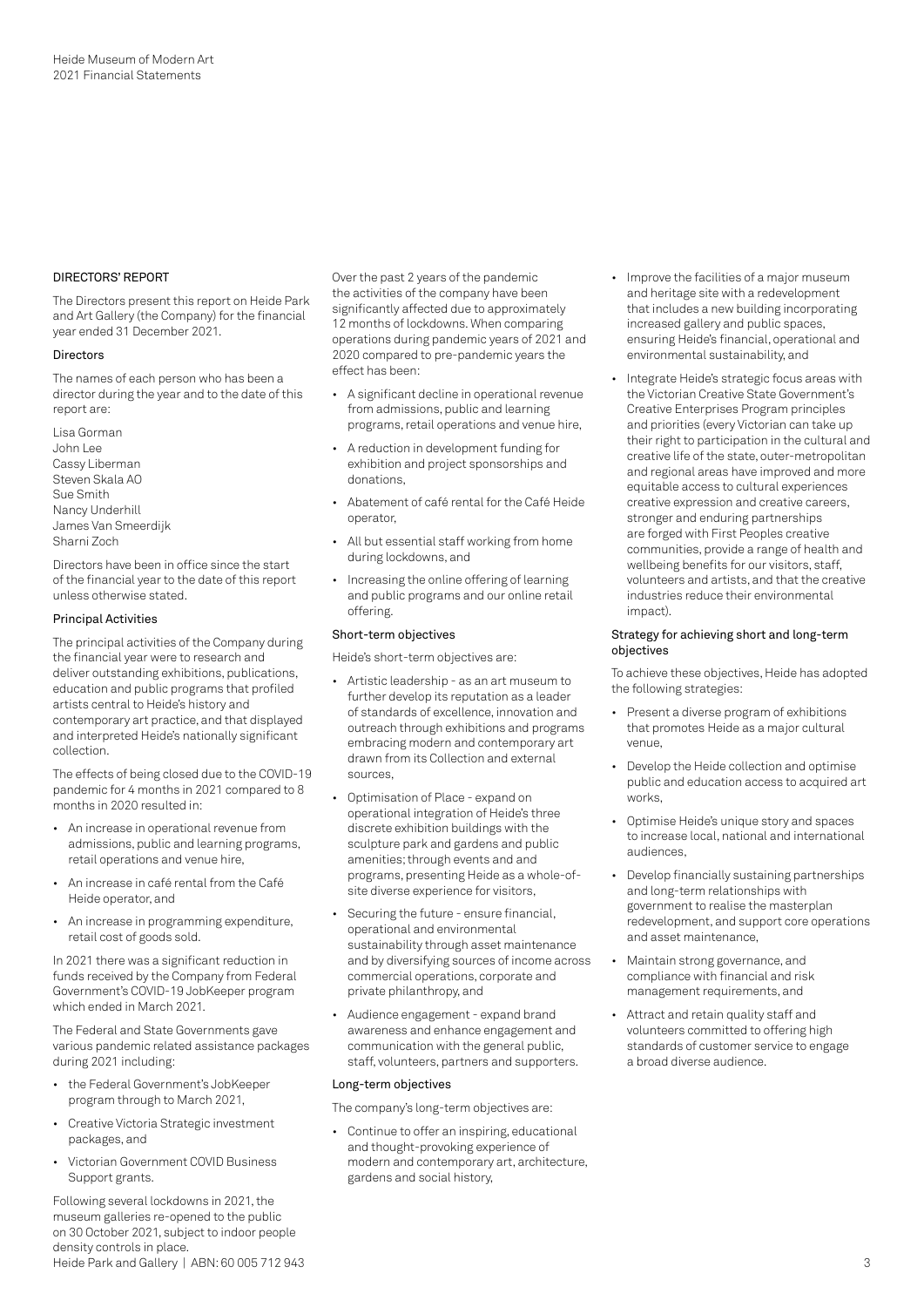#### Directors' Profiles

| Lisa Gorman              | Founder Gorman Clothing                                    |
|--------------------------|------------------------------------------------------------|
| Qualifications           | <b>BNSc</b>                                                |
| Special Responsibilities | Retail Collaboration and Advisor                           |
| John Lee                 | Director, McGlashan Everist Pty Ltd Architects             |
| Qualifications           | B.Arch, Registered Architect Victoria, FRAIA               |
| Special Responsibilities | Heritage Committee                                         |
| Cassy Liberman           | Owner/operator LJCB Investment Group and 5 Pillars Capital |
| Qualifications           | BA, LLB                                                    |
| Special Responsibilities | Investment Committee                                       |
| Steven Skala AO          | Vice Chairman Australia, Deutsche Bank AG                  |
| Qualifications           | BA, LLB (Hons), BCL                                        |
| Special Responsibilities | Chairman                                                   |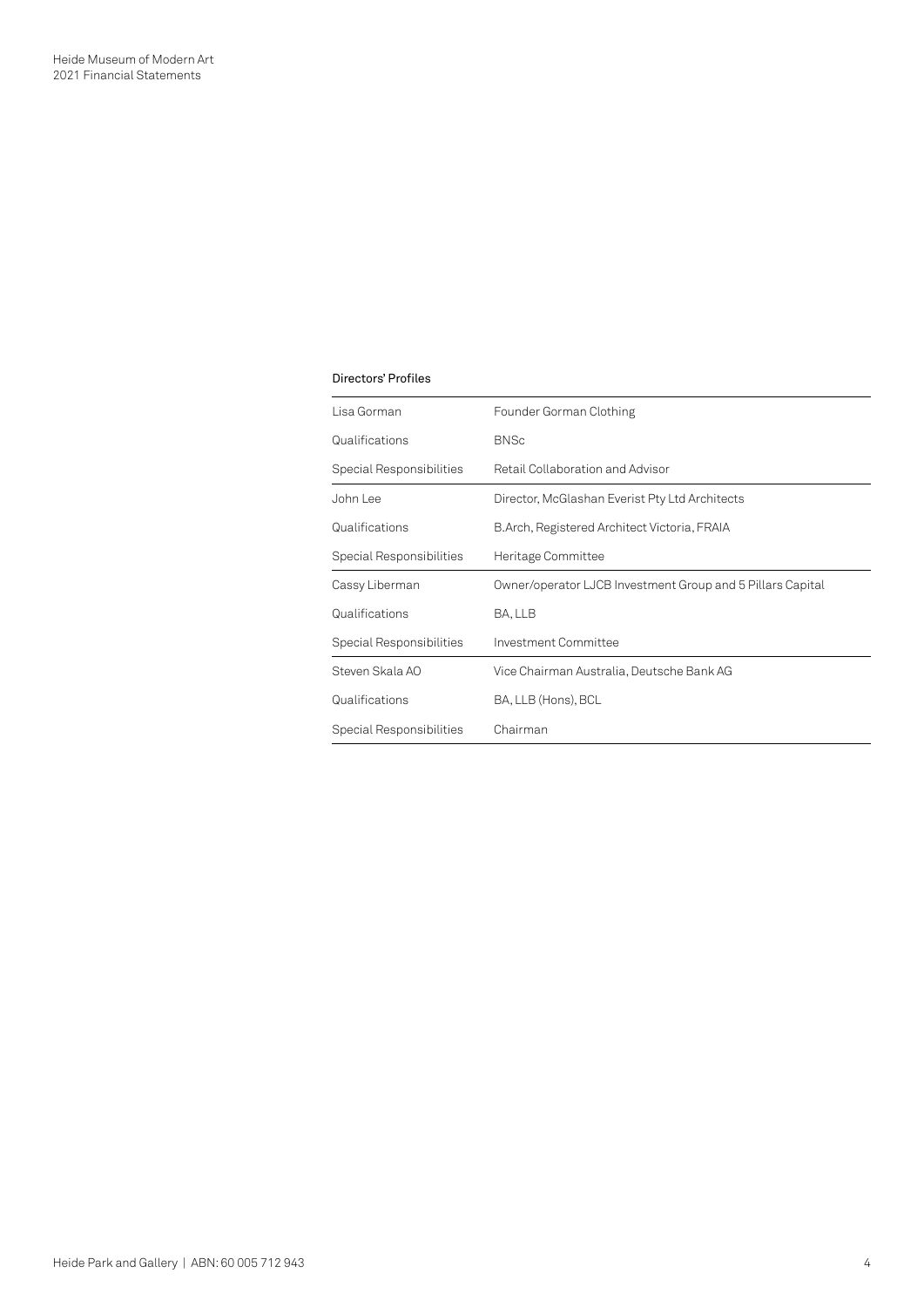| Sue Smith                | Executive Director, Human Resources, Simplot Australia             |
|--------------------------|--------------------------------------------------------------------|
| Qualifications           | BA, Post Graduate Diploma                                          |
| Special Responsibilities | Chair: Governance and Human Resources Committee                    |
| Nancy Underhill          | Deputy Director, Lisa Gasteen Opera School                         |
| Qualifications           | BA, MPhil., PhD                                                    |
| Special Responsibilities | Governance and Human Resources Committee, Heritage Committee       |
| James Van Smeerdijk      | Director, atticusnow Pty Ltd                                       |
|                          |                                                                    |
| Qualifications           | B.Sc. (Hons), MBA                                                  |
| Special Responsibilities | Investment Committee                                               |
| Sharni Zoch              | General Manager, Internal Audit and Risk Governance, Origin Energy |
| Qualifications           | BComm, Chartered Accountant                                        |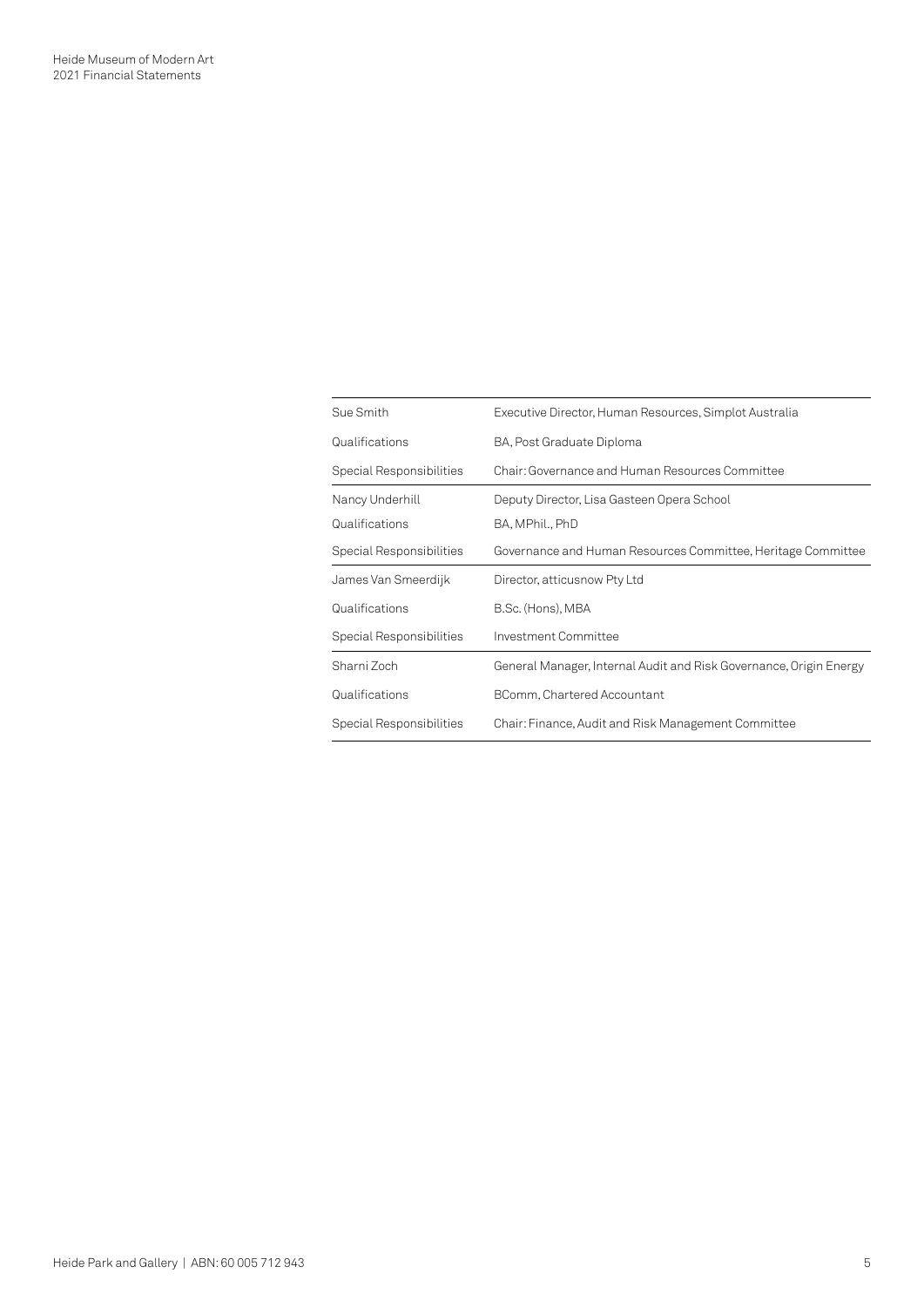## Directors' Meetings

The number of meetings of Directors (including meetings of committee of Directors) held during the year and the number of meetings attended by each Director, is as follows:

#### AGM & Board meetings

|                     | Number eligible to attend | Number attended |
|---------------------|---------------------------|-----------------|
| Lisa Gorman         | 7                         | 6               |
| John Lee            | 7                         | 7               |
| Cassy Liberman      |                           | 6               |
| Steven Skala AO     |                           |                 |
| Sue Smith           | 7                         | 7               |
| Nancy Underhill     |                           |                 |
| James Van Smeerdijk |                           | 7               |
| Sharni Zoch         |                           |                 |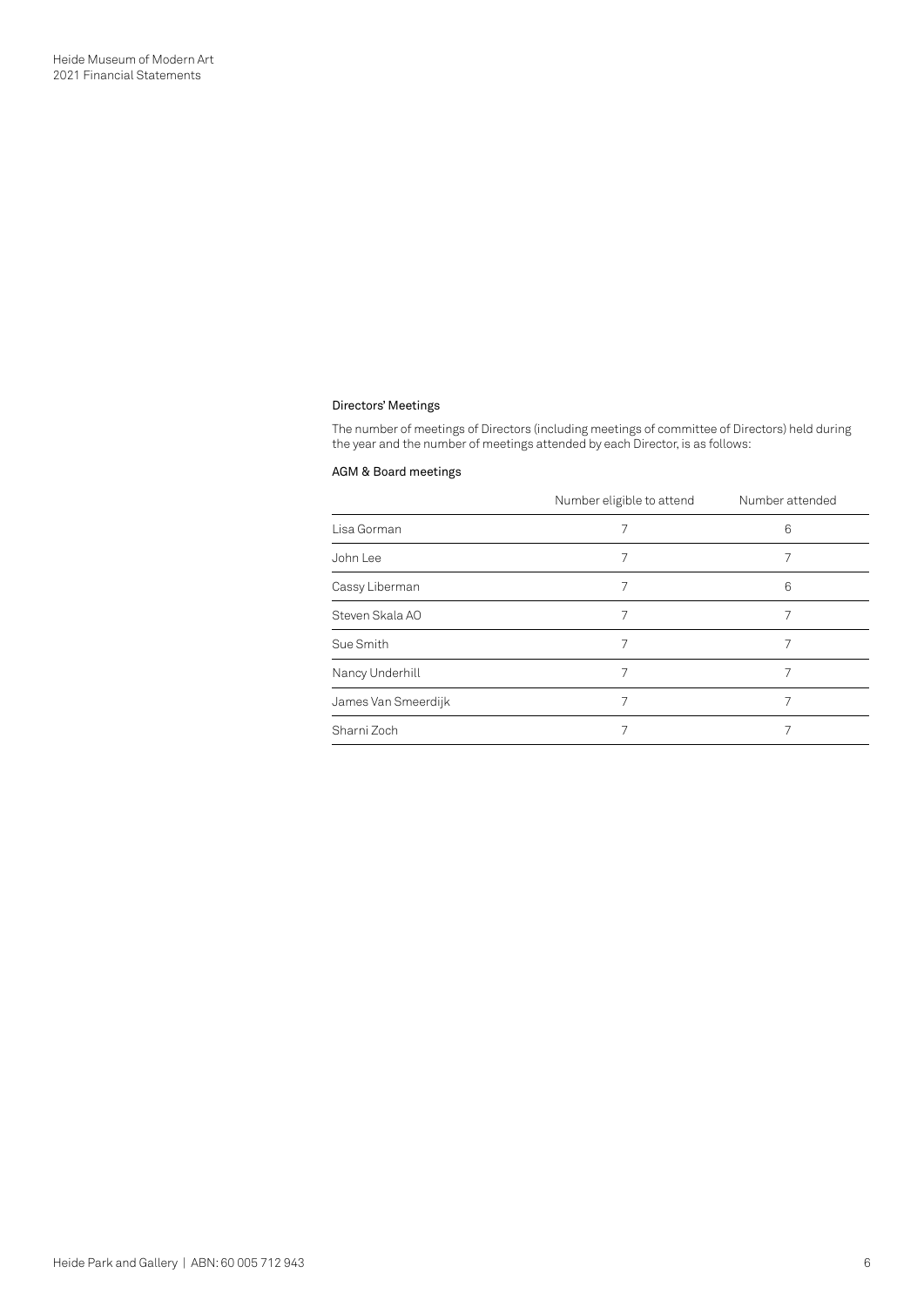#### Contribution in winding up

The Company is incorporated under the *Corporations Act 2001* and is a Company limited by guarantee. If the Company is wound up, the constitution states that each member is required to contribute a maximum of \$50 each towards meeting any outstanding obligations of the company. At 31 December 2021 the total amount that members of the Company are liable to contribute if the Company wound up is \$1,650 (2020: \$1,650).

#### Reporting obligations

As a company limited by guarantee the entity is registered with the Australian Charities and Not-for-profits Commission. The consequences of this registration are that (1) the previous reporting obligations under the *Corporations Act 2001* no longer apply, and (2) the company now needs to comply with the various reporting requirements contained in the *Australian Charities and Not-for-profits Commission Act 2012*.

#### Auditor's Independence Declaration

A copy of the Auditor's Independence Declaration as required under Division 60.40 of the *Australian Charities and Not-for-profits Commission Act 2012* is included as page 8 of this financial report and forms part of the Director's Report.

Signed in accordance with a resolution of the Directors.

Sharni Zoch Director

Hu Del

Steven Skala AO Chairman

Dated on the 9th of May 2022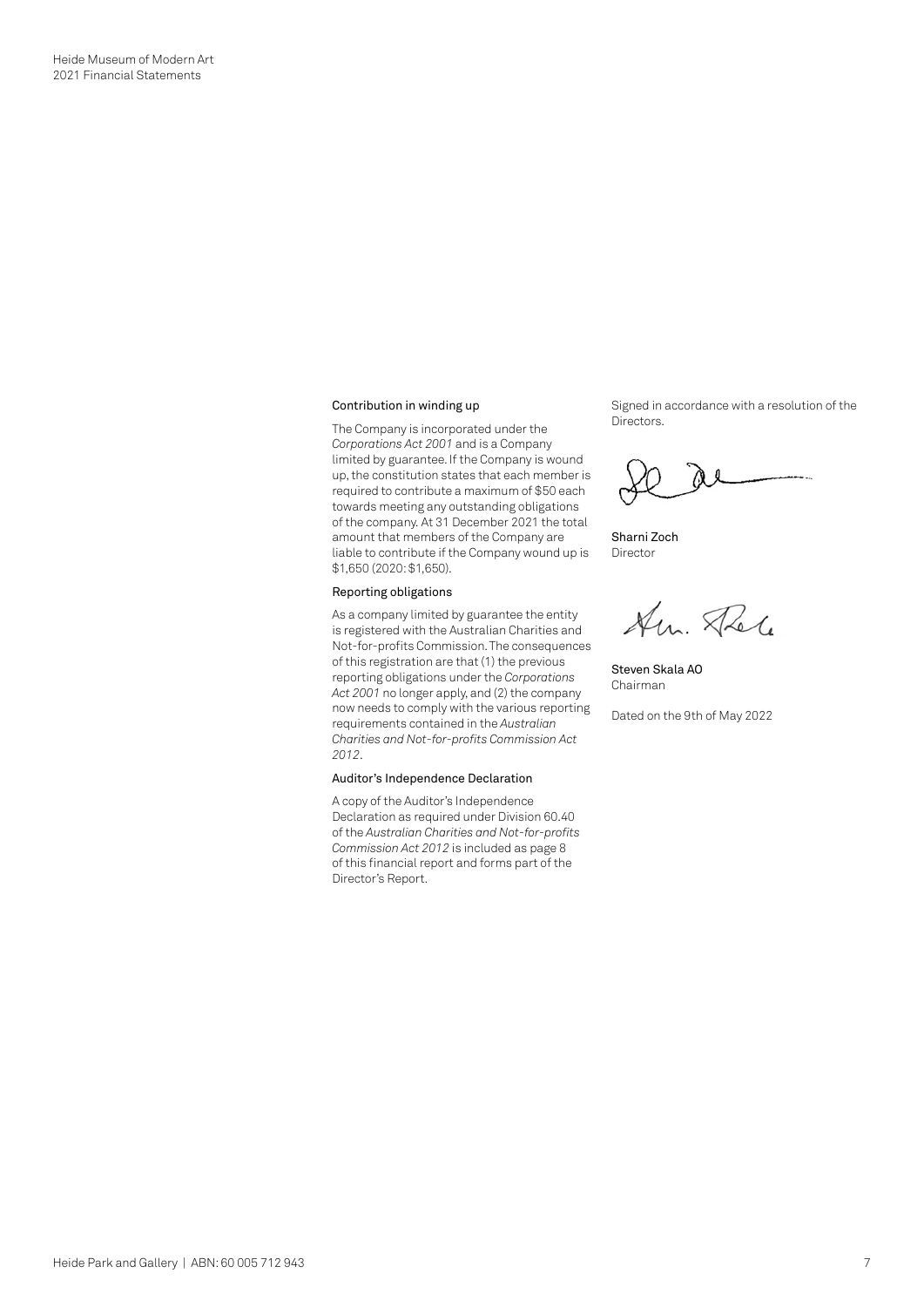

**ABN: 60 005 712 943** 

# **Auditor's Independence Declaration**

In accordance with the requirements of section 60.40 of the *Australian Charities and Not-for-Profits Commission Act 2012*, as auditor of Heide Park and Art Gallery for the year ended 31 December 2021, I declare that, to the best of my knowledge and belief, there have been:

a. No contraventions of the auditor independence requirements of section 60.40 of the *Australian Charities and Not-for-profits* 

 *Commission Act 2012* in relation to the audit; and

b. No contraventions of any applicable code of professional conduct in relation to the audit.

Ų

**Saward Dawson** 

Jeffrey Tulk Partner

Dated: 9 May 2022

Blackburn VIC



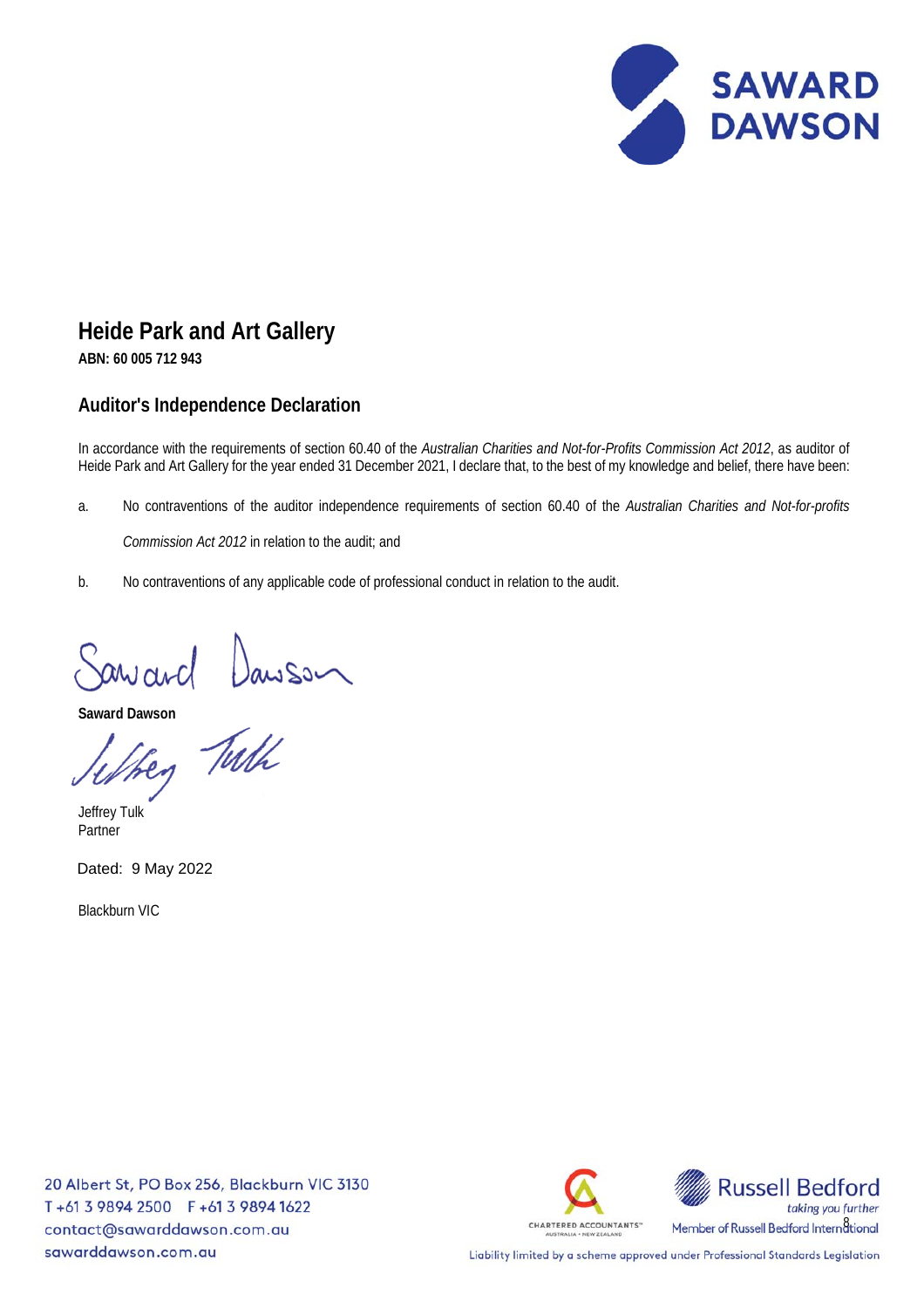#### STATEMENT OF PROFIT OR LOSS AND OTHER COMPREHENSIVE INCOME

For the Year Ended 31 December 2021

|                                                 |                | 2021          | 2020        |
|-------------------------------------------------|----------------|---------------|-------------|
|                                                 | Note           | \$            | \$          |
| Operating activities                            |                |               |             |
| Revenue from operating activities               | $\overline{2}$ | 4,602,196     | 4,908,896   |
| Programming expenses                            |                | (677,055)     | (333,735)   |
| Marketing expenses                              |                | (344, 420)    | (317, 636)  |
| Collection expenses                             |                | (118, 541)    | (99, 596)   |
| Commercial operations expenses                  |                | (23,006)      | (14, 393)   |
| Costs of goods sold                             |                | (190, 012)    | (169, 330)  |
| Repairs and maintenance                         |                | (282, 460)    | (340, 632)  |
| Grounds and gardens                             |                | (71,755)      | (65, 821)   |
| <b>Utilities</b>                                |                | (169, 897)    | (167,920)   |
| Insurance                                       |                | (99,702)      | (93, 840)   |
| Depreciation, amortisation and impairment       | 3:8            | (278, 801)    | (256, 817)  |
| Employee benefits expense                       |                | (2, 394, 772) | (2,324,217) |
| Other expenses from operating activities        |                | (213, 345)    | (246,711)   |
| Total operating expenses                        |                | (4,863,766)   | (4,430,648) |
| Net surplus (deficit) from operating activities |                | (261, 570)    | 478,248     |
| Investing activities                            |                |               |             |
| Brokerage costs                                 |                | (7, 915)      |             |
| Net deficit from investing activities           |                | (7, 915)      |             |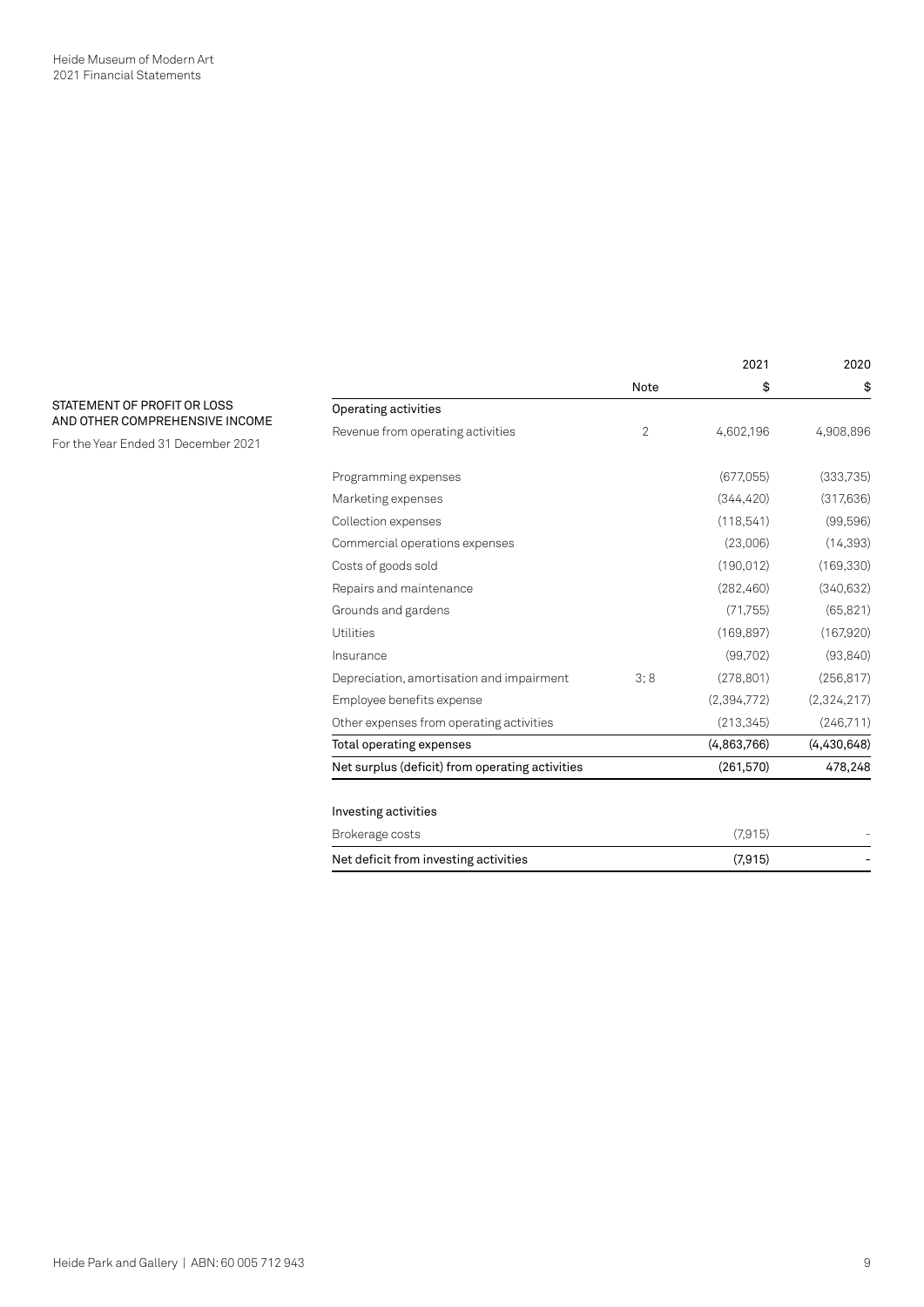#### STATEMENT OF PROFIT OR LOSS AND OTHER COMPREHENSIVE INCOME (cont)

For the Year Ended 31 December 2021

|                                                                        |                | 2021      | 2020      |
|------------------------------------------------------------------------|----------------|-----------|-----------|
|                                                                        | Note           | \$        | \$        |
| Capital activities                                                     |                |           |           |
| Donated works of art (at market value)                                 | $\mathfrak{D}$ | 500,400   | 603,780   |
| Net surplus from capital activities                                    |                | 500,400   | 603,780   |
|                                                                        |                |           |           |
| Net surplus for the year from all activities                           |                | 230,915   | 1,082,028 |
|                                                                        |                |           |           |
| Other comprehensive income                                             |                |           |           |
| Items that will not be subsequently reclassified<br>to profit or loss: |                |           |           |
| Revaluation gain from Works of Art                                     |                |           | 2,074,310 |
| Revaluation gain from Land and Buildings                               |                | 3,828,940 |           |
| Movement in fair value of financial instruments                        |                | 183,001   | 35,256    |
| Total comprehensive income                                             |                | 4,242,856 | 3,191,594 |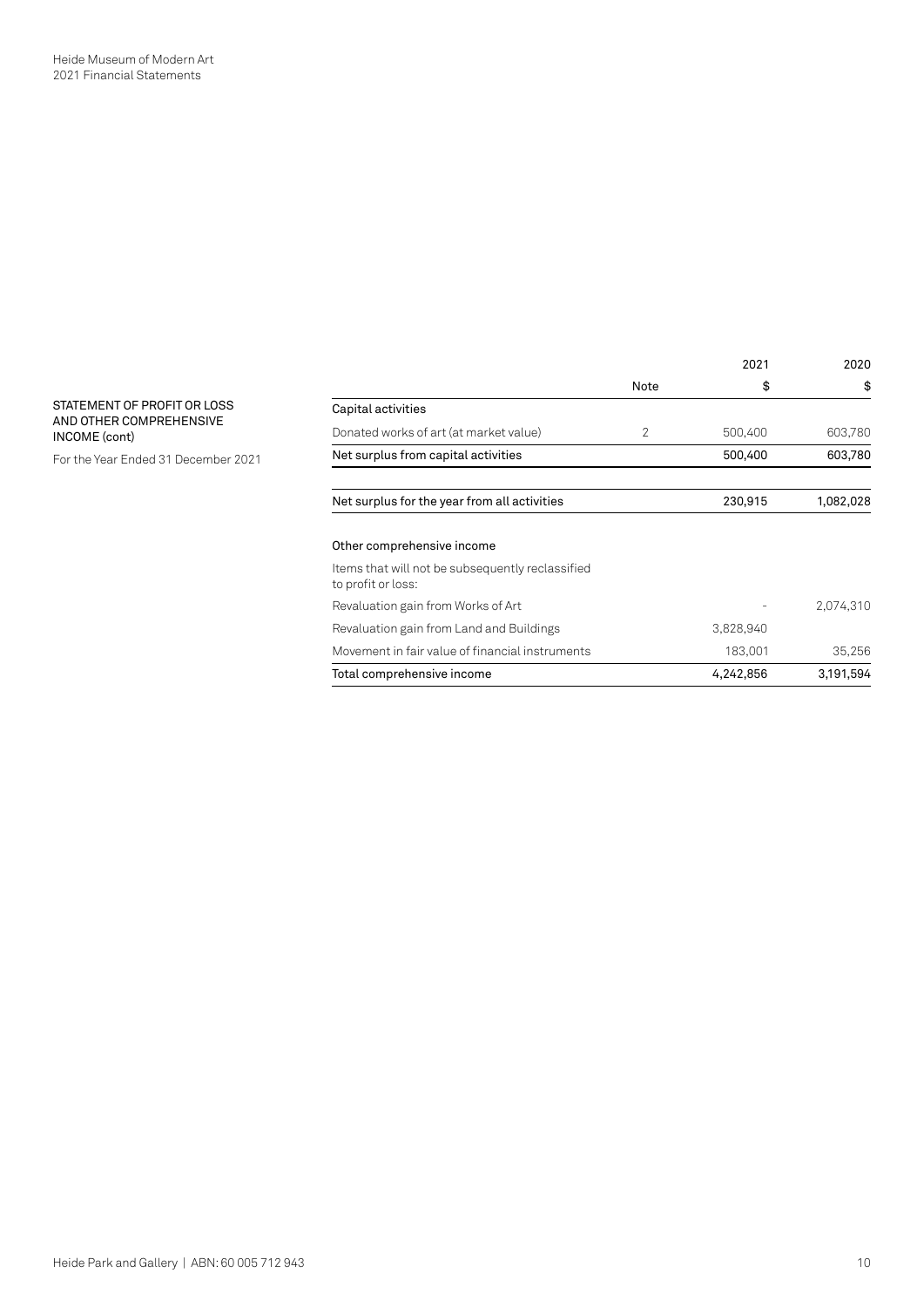#### STATEMENT OF FINANCIAL POSITION

As at 31 December 2021

|                               |      | 2021       | 2020       |
|-------------------------------|------|------------|------------|
|                               | Note | \$         | \$         |
| Assets                        |      |            |            |
| Current assets                |      |            |            |
| Cash and cash equivalents     | 4    | 1,308,859  | 1,213,107  |
| Trade and other receivables   | 5    | 88,790     | 1,093,542  |
| Inventories                   | 6    | 106,753    | 123,771    |
| Other current assets          | 9    | 212,349    | 48,154     |
| Financial assets              | 7    | 769,932    | 839,030    |
| <b>Total Current assets</b>   |      | 2,486,683  | 3,317,604  |
| Non-current assets            |      |            |            |
| Property, plant and equipment | 8    | 11,872,910 | 8,067,729  |
| Other non-current assets      | 9    | 73,667,109 | 73,136,709 |
| Total Non-current assets      |      | 85,540,019 | 81,947,750 |
| Total Assets                  |      | 88,026,702 | 84,522,042 |
| Liabilities                   |      |            |            |
| <b>Current liabilities</b>    |      |            |            |
| Trade and other payables      | 10   | 564,002    | 1,361,968  |
| <b>Borrowings</b>             | 11   | 2,036      | 1,293      |
| Provisions                    | 12   | 311,031    | 288,037    |
| Total Current liabilities     |      | 877,069    | 1,651,298  |
| Non-current liabilities       |      |            |            |
| Provisions                    | 12   | 55,073     | 19,040     |
| Total Non-current liabilities |      | 55,073     | 19,040     |
| <b>Total Liabilities</b>      |      | 932,142    | 1,670,338  |
| <b>Net Assets</b>             |      | 87,094,560 | 82,851,704 |
|                               |      |            |            |
| Equity                        |      |            |            |
| Accumulated surpluses         |      | 10,298,584 | 10,494,563 |
| Reserves                      |      | 76,795,976 | 72,357,141 |
| <b>Total Equity</b>           |      | 87,094,560 | 82,851,704 |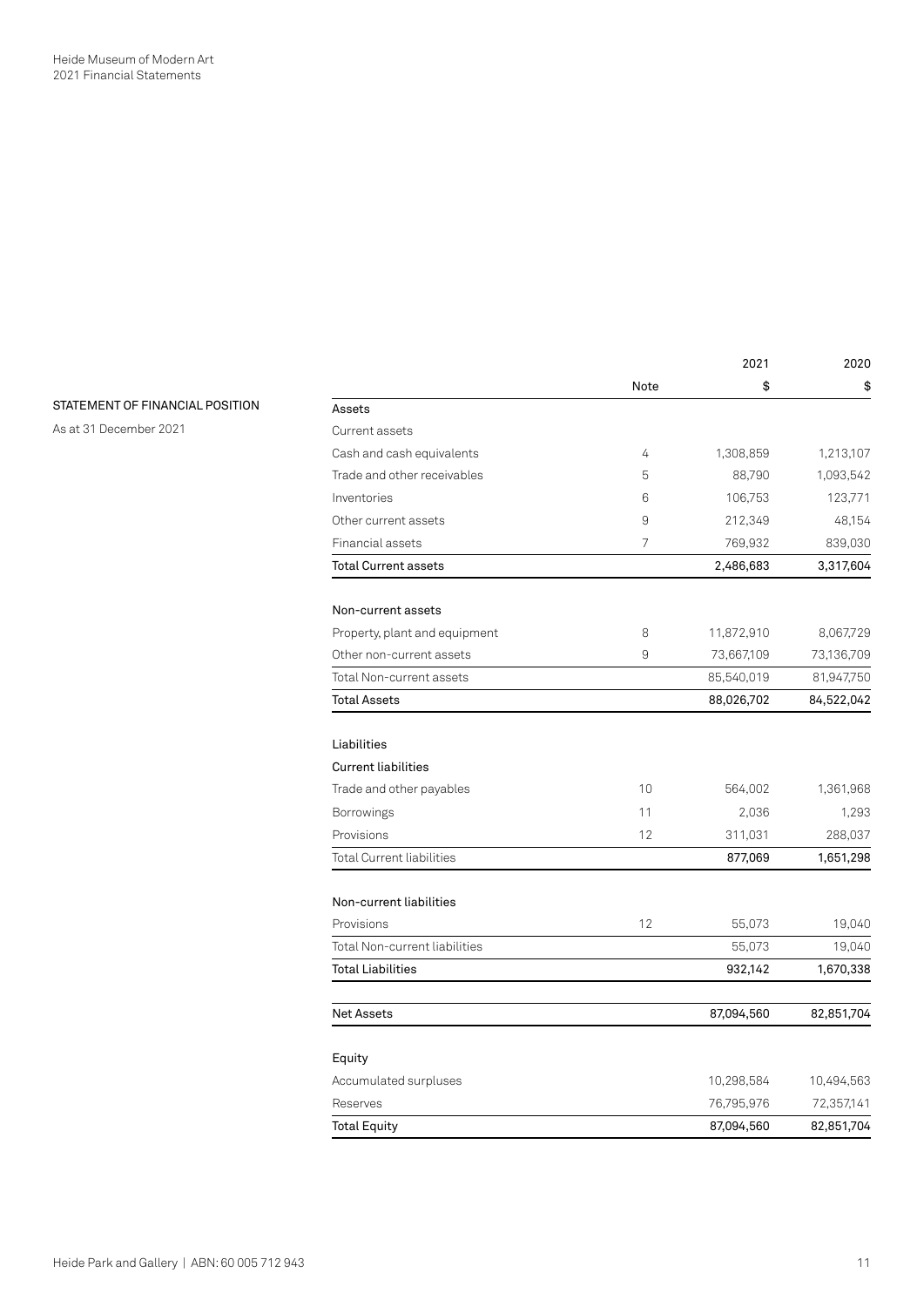### STATEMENT OF CHANGES IN EQUITY

For the Year Ended 31 December 2021

| 2021                                            | Accumulated<br>Surplus<br>\$ | Asset<br>Revaluation<br>Reserve<br>\$ | Donated<br>Artworks<br>Reserve<br>\$ | Financial<br>Assets<br>Revaluation<br>Reserve<br>\$ | Financial<br>Assets<br>Gain/(Loss)<br>on Disposal<br>Reserve<br>\$ | Equipment<br>Replacement<br>Reserve<br>\$ | Total<br>\$ |
|-------------------------------------------------|------------------------------|---------------------------------------|--------------------------------------|-----------------------------------------------------|--------------------------------------------------------------------|-------------------------------------------|-------------|
| Balance at 1 January 2021                       | 10,494,563                   | 42,003,763                            | 29,785,624                           | 129,693                                             | 251,493                                                            | 186,568                                   | 82,851,704  |
| Surplus for the year                            | 230,915                      |                                       |                                      |                                                     |                                                                    |                                           | 230,915     |
| Revaluation increments<br>(decrements)          |                              |                                       |                                      |                                                     |                                                                    |                                           |             |
| Property, Frehold and Leasehold<br>Improvements |                              | 3,828,940                             |                                      |                                                     |                                                                    | $\overline{\phantom{a}}$                  | 3,828,940   |
| <b>Financial Assets</b>                         |                              |                                       | $\overline{\phantom{a}}$             | 183,301                                             |                                                                    | $\overline{\phantom{a}}$                  | 183,301     |
| Transfers to and from reserves                  |                              |                                       |                                      |                                                     |                                                                    |                                           |             |
| Donated artworks reserve                        | (500, 400)                   |                                       | 500,400                              |                                                     |                                                                    |                                           |             |
| Equipment Replacement Reserve                   | 73,506                       |                                       |                                      |                                                     |                                                                    | (73,506)                                  |             |
| Financial Assets Revaluation<br>Reserve         |                              |                                       |                                      | (219, 687)                                          | 219,687                                                            |                                           |             |
| Balance at 31 December 2021                     | 10,298,584                   | 45,832,703                            | 30,286,024                           | 93,007                                              | 471,180                                                            | 113,062                                   | 87,094,560  |

| 2020                           | Accumulated<br>Surplus<br>S | Asset<br>Revaluation<br>Reserve<br>\$ | Donated<br>Artworks<br>Reserve<br>\$ | Financial<br>Assets<br>Revaluation<br>Reserve<br>\$ | Financial<br>Assets<br>Gain/(Loss)<br>on Disposal<br>Reserve<br>\$ | Equipment<br>Replacement<br>Reserve<br>\$ | Total<br>\$ |
|--------------------------------|-----------------------------|---------------------------------------|--------------------------------------|-----------------------------------------------------|--------------------------------------------------------------------|-------------------------------------------|-------------|
| Balance at 1 January 2020      | 10,016,315                  | 39,929,453                            | 29,181,844                           | 94,437                                              | 251,493                                                            | 186,568                                   | 79,660,110  |
| Surplus for the year           | 1,082,028                   |                                       |                                      |                                                     |                                                                    | $\sim$                                    | 1,082,028   |
| Revaluation increments         |                             |                                       |                                      |                                                     |                                                                    |                                           |             |
| Artworks                       | $\overline{\phantom{a}}$    | 2,074,310                             |                                      |                                                     |                                                                    | $\sim$                                    | 2,074,310   |
| <b>Financial Assets</b>        |                             |                                       | $\sim$                               | 35,256                                              | ÷                                                                  | $\sim$                                    | 35,256      |
| Transfers to and from reserves |                             |                                       |                                      |                                                     |                                                                    |                                           |             |
| Donated artworks reserve       | (603,780)                   | -                                     | 603,780                              |                                                     |                                                                    |                                           |             |
| Balance at 31 December 2020    | 10.494.563                  | 42,003,763                            | 29,785,624                           | 129,693                                             | 251,493                                                            | 186,568                                   | 82,851,704  |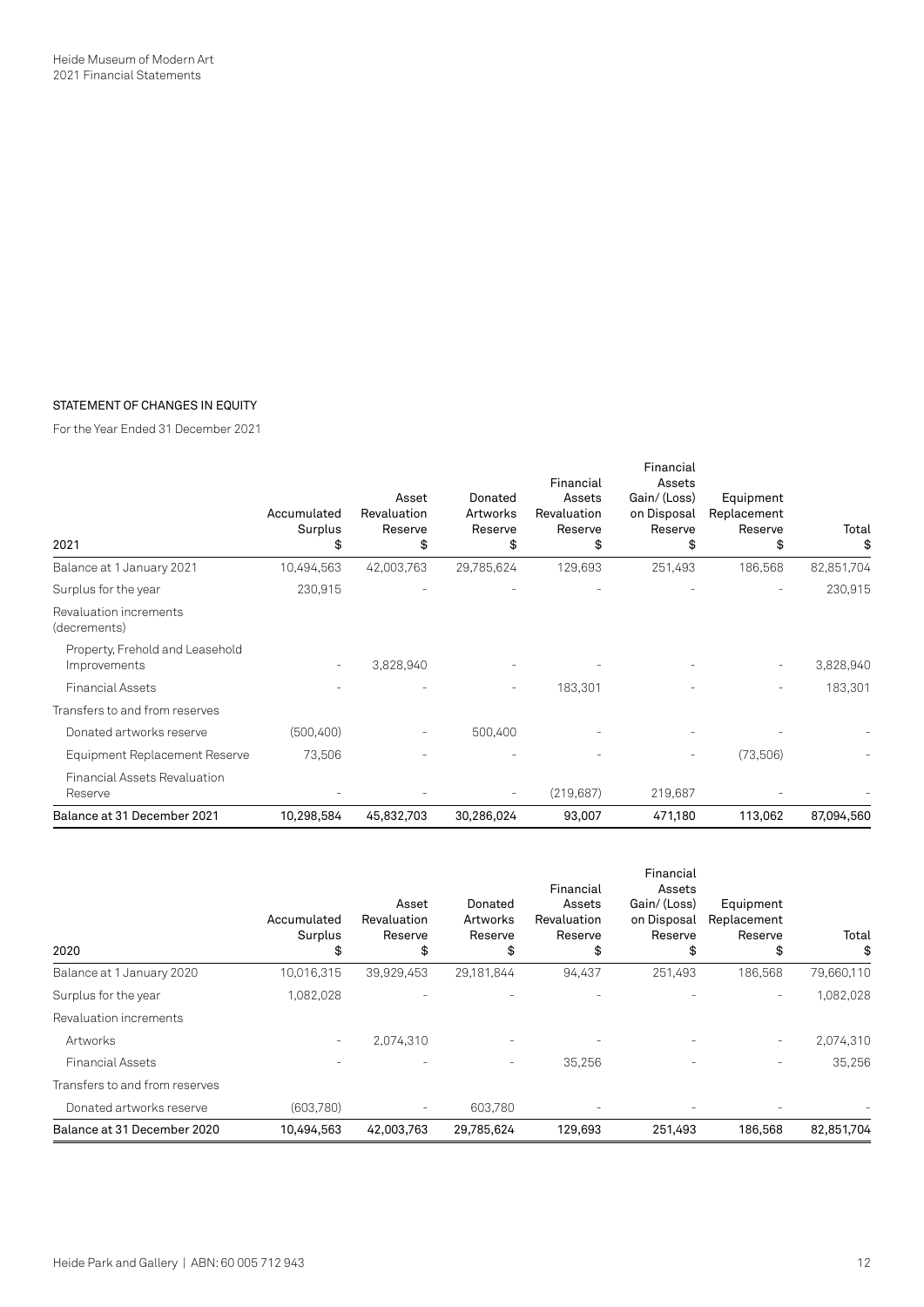#### STATEMENT OF CASH FLOWS

For the Year Ended 31 December 2021

|                                                               |      | 2021        | 2020        |
|---------------------------------------------------------------|------|-------------|-------------|
|                                                               | Note | \$          | \$          |
| Cash from operating activities:                               |      |             |             |
| Receipts from customers, donations and<br>sponsorship         |      | 2,049,587   | 1,401,881   |
| Payments to suppliers and employees                           |      | (4,524,970) | (4,398,650) |
| Grant receipts                                                |      | 2,590,476   | 3,537,518   |
| Dividends received<br>(including imputation credits refunded) |      | 38,107      | 32,066      |
| Interest received                                             |      | 7,599       | 7,068       |
| Net cash provided by operating activities                     | 17   | 160,799     | 579,883     |
|                                                               |      |             |             |
| Cash flows from investing activities:                         |      |             |             |
| Proceeds from sale of investments                             |      | 1,400,480   |             |
| Acquisition of investments                                    |      | (1,155,724) | (6, 214)    |
| Acquisition of property, plant and equipment                  |      | (280, 546)  | (318, 203)  |
| Acquisition of other non-current assets                       |      | (30,000)    | (2,400)     |
| Net cash used in investing activities                         |      | (65,790)    | (326, 817)  |
|                                                               |      |             |             |
| Cash from financing activities:                               |      |             |             |
| New short term borrowings drawn/(repaid)                      |      | 743         | (673)       |
| Net cash provided by (used in) financing activities           |      | 743         | (673)       |
|                                                               |      |             |             |
| Net increase in cash held                                     |      | 95,752      | 252,393     |
| Cash and cash equivalents at beginning of year                |      | 1,213,107   | 960,714     |
| Cash at end of financial year                                 | 4    | 1,308,859   | 1,213,107   |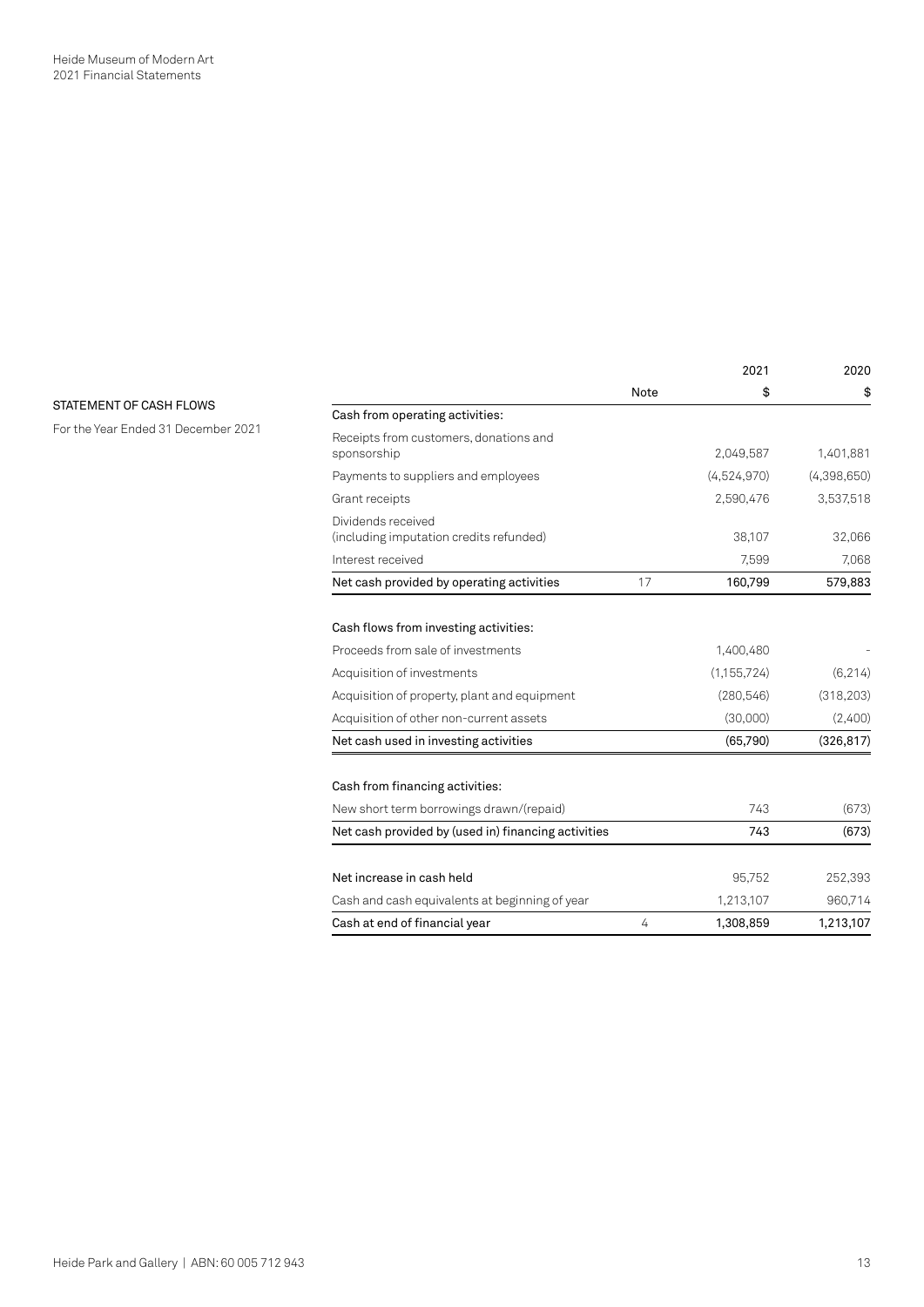## **NOTES TO THE FINANCIAL STATEMENTS**

#### NOTE 1 SUMMARY OF SIGNIFICANT ACCOUNTING POLICIES

#### a. Basis of Preparation

These financial statements are general purpose financial statements that have been prepared in accordance with Australian Accounting Standards — Reduced Disclosure Requirements and the *Australian Charities and Not-for-profits Commission Act 2012.* 

The financial report covers Heide Park and Art Gallery as a company limited by guarantee, incorporated and domiciled in Australia, and a not-for-profit company for financial reporting purposes.

Australian Accounting Standards set out accounting policies that the AASB has concluded would result in financial statements containing relevant and reliable information about transactions, events and conditions. Material accounting policies adopted in the preparation of these financial statements are presented below and have been consistently applied unless otherwise stated.

The financial statements, except for the cash flow information, have been prepared on an accrual basis and are based on historical costs, modified, where applicable, by the measurement at fair value of selected noncurrent assets, financial assets and financial liabilities.

#### b. Income Tax

No current or deferred income tax assets or liabilities have been raised by the Company as it is exempt from income tax under Division 50 of the Income Tax Assessment Act. The Company has been endorsed by the Australian Taxation Office as a Charitable Institution

and able to access various tax concessions including Income Tax Exemption.

The Company is also registered with the Australian Charities and Not-for-profits Commission.

#### c. Cash and Cash Equivalents

Cash and cash equivalents include cash on hand, deposits held at call with banks, and other short-term highly liquid investments with original maturities of three months or less.

#### d. Inventories

Inventories of goods for resale are valued at the lower of cost and net realisable value. Net realisable value is the estimated selling price in the ordinary course of business, less any applicable selling expenses.

#### e. Property, Plant and Equipment

#### *Land and buildings*

Freehold land and buildings are held at fair value. Leasehold improvements are held at fair value. It is the policy of the Company to have an independent valuation performed periodically, with annual appraisals being made by the Directors. The Company's Directors review the depreciated replacement cost of the buildings on an annual basis to ensure that the carrying values are not in excess of the valuation, as required by AASB 136 Impairment of Assets.

Increases in the carrying amount arising on revaluation of land and buildings are credited to a revaluation reserve in equity. Decreases that offset previous increases of the same asset class are charged against fair value reserves directly in equity; all other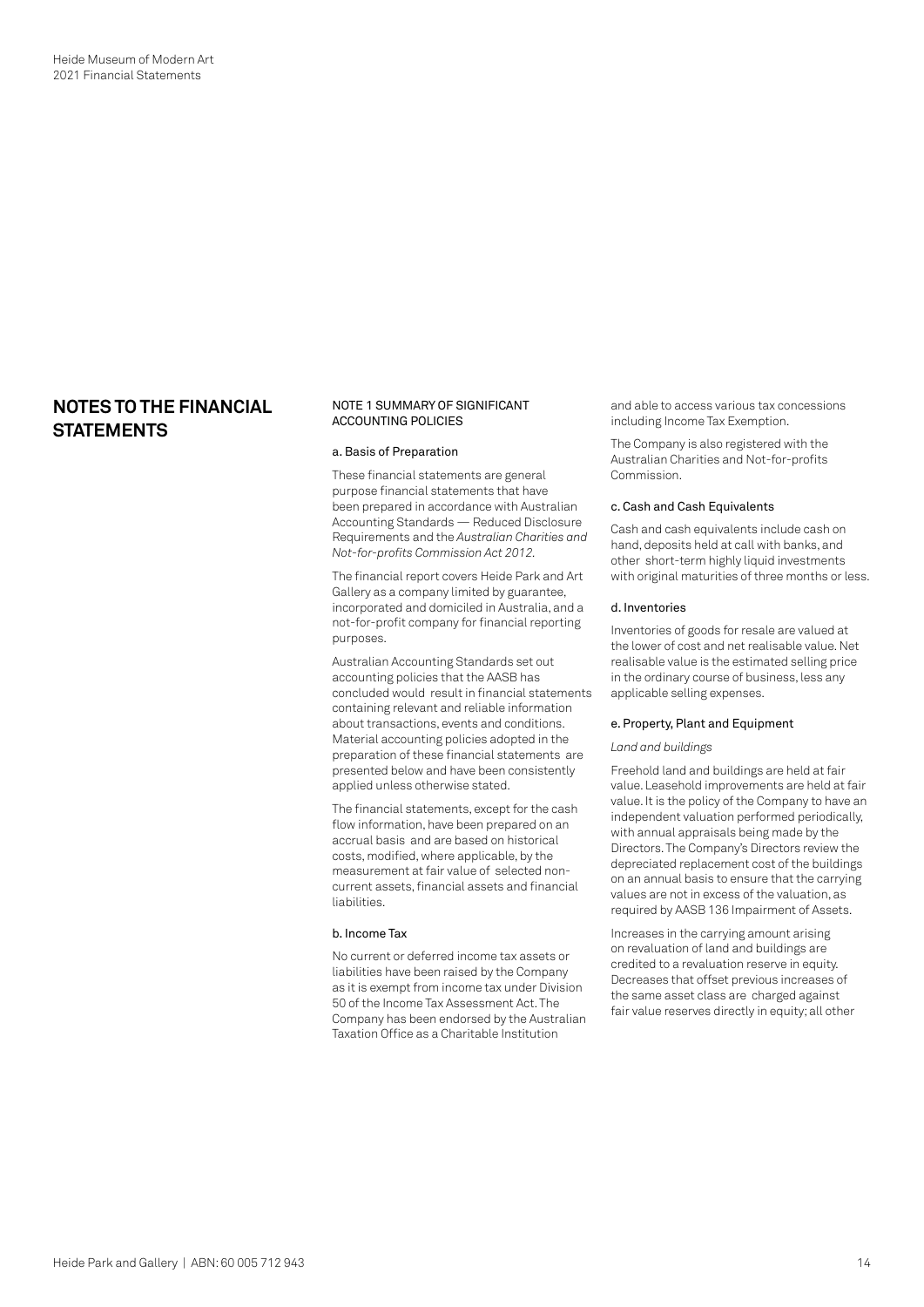<span id="page-14-0"></span>decreases are charged to the Statement of Comprehensive Income.

#### *Plant and equipment*

Plant and equipment are measured on the cost basis less depreciation and impairment losses. The carrying amount of plant and equipment is reviewed annually by Directors to ensure it is not in excess of the recoverable amount from these assets. The recoverable amount is assessed on the basis of the expected net cash flows that will be received from the assets employment and subsequent disposal. The expected net cash flows have been discounted to their present values in determining recoverable amounts.

#### *Leasehold improvements*

The Company acts as a government appointed Committee of Management with respect to the property known as Heide Park and Art Gallery. The Directors are of the opinion that the custodianship over Heide Park is permanent in nature and therefore they believe that it is appropriate to value the leasehold improvements on a basis consistent with *AASB 116: Property, Plant and Equipment (AASB 116)*. The value of capitalised leasehold improvements will be amortised over their expected useful life.

#### *Depreciation*

The depreciable amount of all property, plant and equipment including buildings and capitalised leased assets, but excluding freehold land, is depreciated on a straight-line basis over their useful lives to the Company commencing from the time the asset is held ready for use. Leasehold improvements are depreciated over the shorter of either the unexpired period of the lease or the estimated useful lives of the improvements.

The depreciation rates used for each class of depreciable assets are:

#### Buildings

| <b>Buildings</b>       | 2.5% |
|------------------------|------|
| Plant and Equipment    | 20%  |
| Computer Equipment     | 40%  |
| Leasehold improvements | 2.5% |
|                        |      |

#### *Impairment*

The assets' residual values and useful lives are reviewed, and adjusted if appropriate, at each balance sheet date.

An asset's carrying amount is written down immediately to its recoverable amount if the asset's carrying amount is greater than its estimated recoverable amount.

Gains and losses on disposals are determined by comparing proceeds with the carrying amount. These gains or losses are included in the income statement. When revalued assets are sold, amounts included in the revaluation reserve relating to that asset are transferred to retained earnings.

#### f. Leases

At inception of a contract, the Company assesses if the contract contains or is a lease. If there is a lease present, a right-ofuse asset and a corresponding lease liability is recognised by the Company where the Company is a lessee. However, all contracts that are classified as short-term leases (i.e., a lease with a remaining lease term of 12 months or less) and leases of low-value assets are recognised as an operating expense on a straight-line basis over the term of the lease.

Initially, the lease liability is measured at the present value of the lease payments still to be paid at commencement date. The lease payments are discounted at the interest rate implicit in the lease. If this rate cannot be readily determined, the Company uses the incremental borrowing rate.

Lease payments included in the measurement of the lease liability are as follows:

- fixed lease payments less any lease incentives; variable lease payments that depend on an index or rate, initially measured using the index or rate at the commencement date,
- the amount expected to be payable by the lessee under residual value guarantees,
- the exercise price of purchase options, if the lessee is reasonably certain to exercise the options,
- lease payments under extension options, if the lessee is reasonably certain to exercise the options, and
- payments of penalties for terminating the lease, if the lease term reflects the exercise of an option to terminate the lease.

The right-of-use assets comprise the initial measurement of the corresponding lease liability as mentioned above, any lease payments made at or before the commencement date, as well as any initial direct costs. The subsequent measurement of the right-of-use assets is at cost less accumulated depreciation and impairment losses.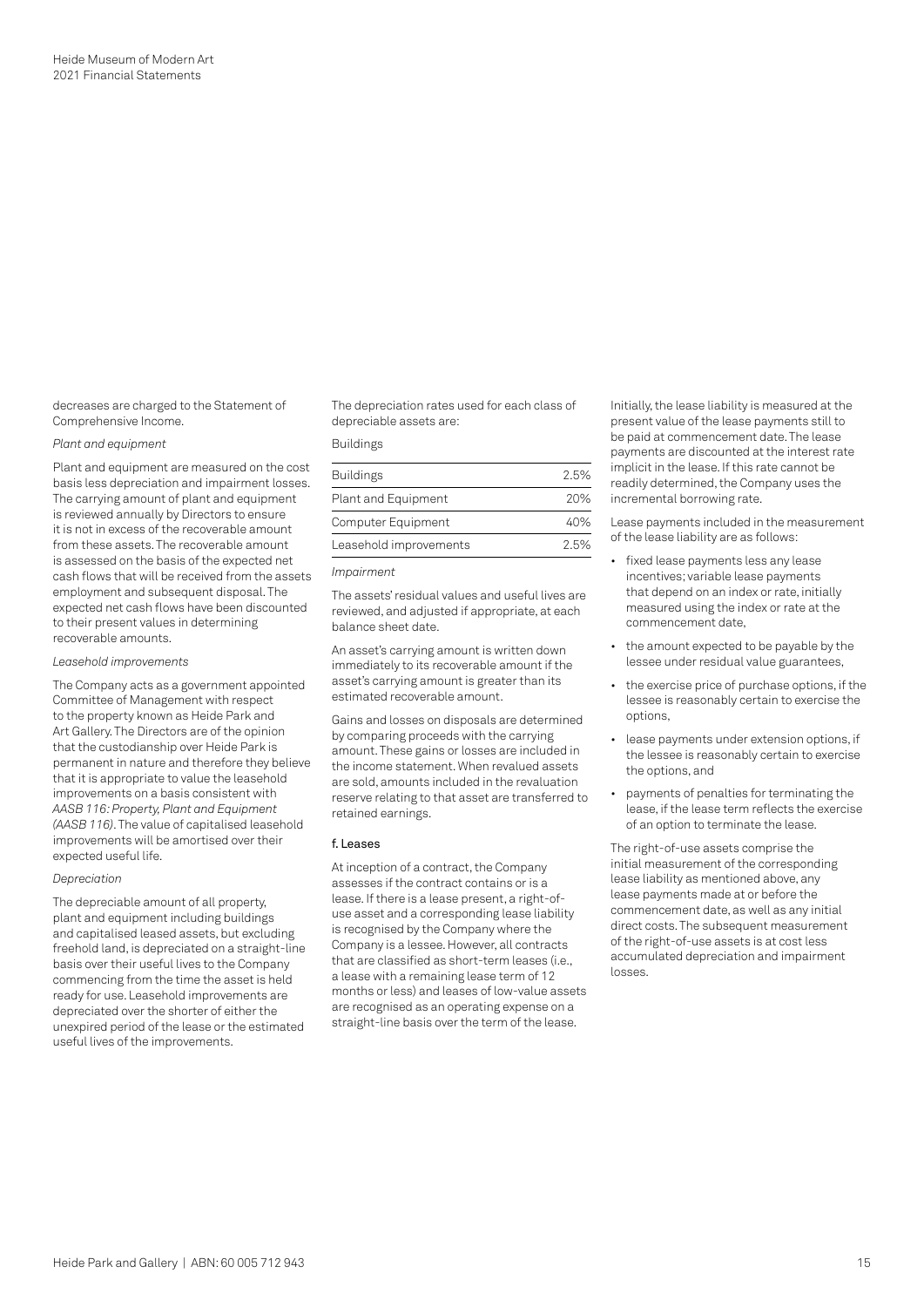Right-of-use assets are depreciated over the lease term or useful life of the underlying asset, whichever is the shortest. Where a lease transfers ownership of the underlying asset, or the cost of the right-of-use asset reflects that the Company anticipates to exercise a purchase option, the specific asset is depreciated over the useful life of the underlying asset.

#### *Concessionary leases*

For leases that have significantly below-market terms and conditions principally to enable the Company to further its objectives (commonly known as peppercorn/concessionary leases), the right-of-use assets are measured at cost on initial recognition at the date of commencement.

#### g. Financial instruments

#### *Recognition*

Financial instruments are initially measured at cost on trade date, which includes transaction costs, when the related contractual rights or obligations exist. Subsequent to initial recognition these instruments are measured as set out below.

#### *Measurement*

Financial assets at fair value through other comprehensive income comprise investments in the equity of other entities where there is neither a fixed maturity nor fixed or determinable payments.

Financial assets at fair value through other comprehensive income are recorded at fair value with any re-measurements other than

impairment losses and foreign exchange gains and losses recognised in other comprehensive income. When the financial asset is derecognized, the cumulative gain or loss pertaining to that asset previously recognized in other comprehensive income is reclassified into financial assets gain/(loss) on disposal reserve.

#### *Fair value*

Equity investments are reflected at fair value and determined based on current bid prices for quoted investments. Fair value is based on the ASX closing market bid value at balance date. Unrealised gains and losses arising from changes in fair value are taken directly to equity.

*Loans and receivables*

Loans and receivables are non-derivative financial assets with fixed or determinable payments that are not quoted in an active market and are stated at amortised cost using the effective interest rate method.

#### *Impairment*

At each reporting date, the Company assesses whether there is objective evidence that a financial instrument has been impaired. In the case of financial instruments, a prolonged decline in the value of the instrument is considered to determine whether an impairment has arisen. Impairment losses are recognised in the statement of comprehensive income.

#### h. Works of art

The Company undertook an independent valuation of the works of art in full as at 31 December 2020. The valuation was conducted by Charles Nodrum Gallery and Dwyer Fine Art. Further details of the valuation are provided as part of Note 20. Works of art are valued at fair market value and any changes to the market value of works of art held are reflected in Other Comprehensive Income. The Directors have determined that where the works of art are owned by the Company or provided to the Company under an enduring stewardship arrangement, their value should be disclosed as assets of the Company. Works of art on loan or provided to the Company under a nonenduring stewardship arrangement are not disclosed as assets of the Company. Industry standards stipulate that the Company must maintain and insure all works of art held.

#### i. Employee benefits

Provision is made for the Company's liability for employee benefits arising from services rendered by employees to balance date. Employee benefits that are expected to be settled within one year have been measured at the amounts expected to be paid when the liability is settled. Other employee benefits payable later than one year have been measured at present value. The Company has accounted for on costs on these provisions. Employer contributions to employee superannuationare charged as expenses when incurred.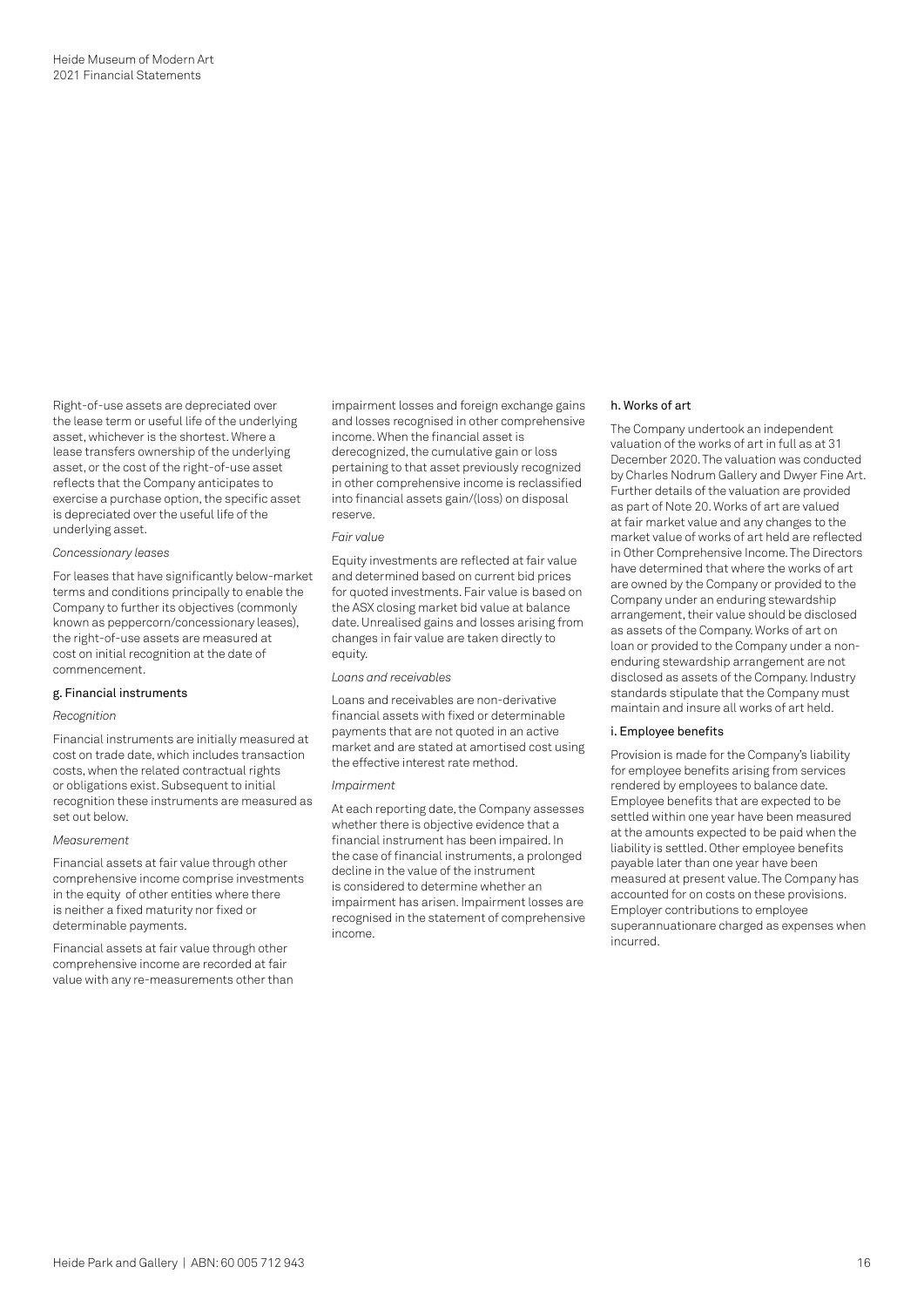#### j. Deferred income

Deferred income shown in the accounts will be recognised over the service delivery period based on the percentage of completion method. For further details refer to the revenue recognition policy that follows.

#### k. Revenue

Revenue Recognition

#### *Contributed assets*

The Company receives assets from the government and other parties for nil or nominal consideration in order to further its objectives. These assets are recognised in accordance with the recognition requirements of other applicable accounting standards (for example, AASB 9: Financial Instruments (AASB 9), AASB 16: Leases (AASB 16), AASB 116 and AASB 138: Intangible Assets (AASB 138)).

On initial recognition of an asset, the Company recognises related amounts (being contributions by owners, lease liability, financial instruments, provisions, revenue or contract liability arising from a contract with a customer).

The Company recognises income immediately in profit or loss as the difference between the initial carrying amount of the asset and the related amount.

#### *Operating grants, donations and bequests*

When the Company received operating grant revenue, donations or bequests, it assesses whether the contract is enforceable and has sufficiently specific performance obligations in accordance with AASB 15: Revenue from Contracts with Customers.

When both these conditions are satisfied, the Company:

- identifies each performance obligation relating to the grant,
- recognises a contract liability for its obligations under the agreement, and
- recognises revenue as it satisfies its performance obligations.

Where the contract is not enforceable or does not have sufficiently specific performance obligations, the Company:

- recognises the asset received in accordance with the recognition requirements of other applicable accounting standards (for example AASB 9, AASB 16, AASB 116 and AASB 138),
- recognises related amounts (being contributions by owners, lease liability, financial instruments, provisions, revenue or contract liability arising from a contract with a customer), and
- recognises income immediately in profit or loss as the difference between the initial carrying amount of the asset and the related amount.

If a contract liability is recognised as a related amount above, the Company recognises income in profit or loss when or as it satisfies its obligations under the contract.

Government grants under the Australian Government JobKeeper wage subsidy program have been recognised as revenue when the Company became entitled to receive the grants, which was assessed to be the time at which the salary and wages payments for the eligible JobKeeper fortnight were made to eligible employees.

#### *Capital Grants*

When the Company receives a capital grant, it recognises a liability for the excess of the initial carrying amount of the financial asset received over any related amounts (being contributions by owners, lease liability, financial instruments, provisions, revenue or contract liability arising from a contract with a customer) recognised under other Australian Accounting Standards.

The Company recognises income in profit or loss when or as the Company satisfies its obligations under the terms of the grant.

Donated works of art are recognised as revenue at market value at the time the works are donated.

Revenue from the sale of goods is recognised upon the delivery of goods to customers.

Interest revenue is recognised on a proportional basis taking into account the interest rates applicable to the financial assets.

Dividend revenue is recognised when the right to receive a dividend has been established.

Other revenue is recognised when the right to receive the revenue has been established.

All revenue is stated net of the amount of goods and services tax (GST).

#### l. Goods and services tax (GST)

Revenues, expenses and assets are recognised net of the amount of GST, except where the amount of GST incurred is not recoverable from the Australian Taxation Office. In these circumstances the GST is recognised as part of the cost of acquisition of the asset or as part of an item of the expense. Receivables and payables in the statement of financial position are shown inclusive of GST.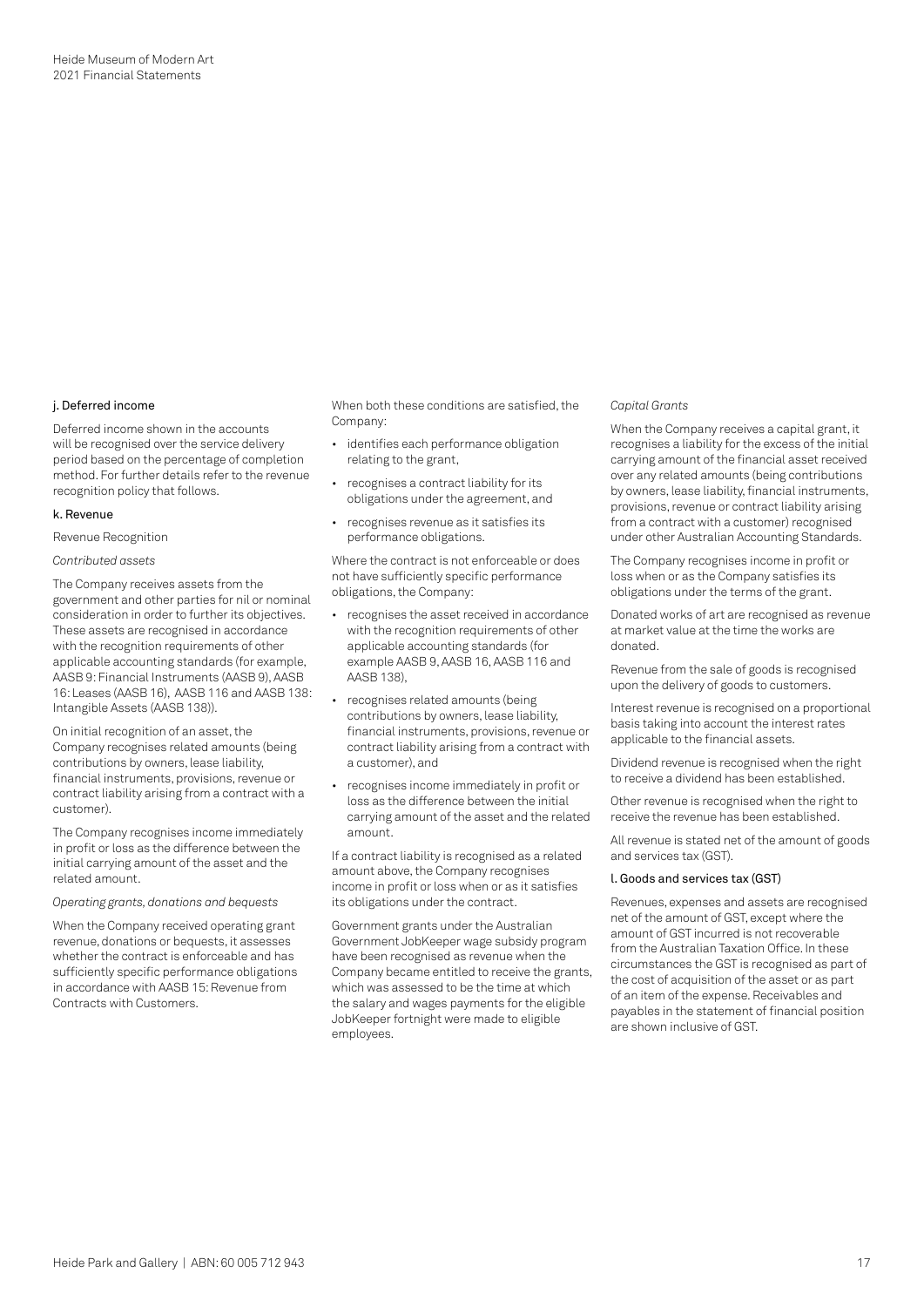#### m. Graeme Sturgeon Memorial Trust

The Graeme Sturgeon Memorial Trust is a trust established to promote the creation and appreciation of Australian contemporary sculpture. The trust funds are administered by Heide Park and Art Gallery but are excluded from the financial statements as the funds must be appropriated in accordance with the deed of trust. The financial statements of the trust have not been audited as at 31 December 2021. The unaudited financial statements of the trust disclose net available assets of \$1,721 (2020: \$1,721).

#### n. Comparative Figures

Comparative figures have been adjusted to conform to changes in presentation for the current financial year where required by accounting standards or as a result of a change in accounting policy.

#### o. Impairment of assets

At each reporting date, the Company reviews the carrying values of its tangible and intangible assets to determine whether there is any indication that those assets have been impaired. If such an indication exists, the recoverable amount of the asset, being the higher of the asset's fair value less costs to sell and value in use or where appropriate depreciated replacement cost, is compared to the asset's carrying value. Any excess of the asset's carrying value over its recoverable amount is expensed to the Statement of Profit or Loss.

#### p. Critical accounting estimates and judgments

The Directors evaluate estimates and judgments incorporated into the financial report based on historical knowledge and best available current information. Estimates assume a reasonable expectation of future events and are based on current trends and economic data, obtained both externally and within the Company.

*Key estimates – provision for long service leave*

For employee benefits that are expected to be settled more than one year after the end of the reporting period, the probability that the employee may satisfy vesting requirements have been measured based on historical employee movement and retention data over the past six years.

• *Key judgements – revenue recognition* The core principle of AASB 15 is that revenue is recognized on a basis that reflects the transfer of promised goods or services to customers at an amount that reflects the consideration of the Company expects to receive in exchange for those goods or services. The Company uses judgements in identifying the most appropriate input or output method for determining satisfaction of performance obligations over time and the time of revenue recognition for grant income on each grant agreement and information available.

#### *Land and building valuation*

Heide Cottage land and buildings are held by Heide and classified under Freehold Land and Buildings. Heide Modern and Galleries are situated on land owned by the State Government and the buildings are classified under Leasehold Improvements. The State Government conducted an independent valuation of land and buildings at 5-7 Templestowe Road in 2021. The previous State Government valuation was in 2016. The valuation method adopted by the Government's valuer establishes the fair value of the property on behalf of Creative Victoria for financial reporting purposes and Heide has determined that all Freehold land, buildings and Leasehold improvements are to be revalued in accordance with the report. The Government's valuation used a market based valuation technique for land and a depreciated replacement cost for buildings.

The valuation method used in valuing all land and buildings under Heide's control aligns with the Government's valuation methodology and timeframes. This is appropriate as Heide acts as the Government's Committee of Management for 7 Templestowe Rd. This is also consistent with the social value approach.

The 2021 valuation resulted in a net revaluation increase of \$3.8 million over all Land, Buildings and Leasehold Improvements which was taken to the Asset Valuation Reserve and other Comprehensive Income at 31st December 2021.

Land is held at fair value as determined by the revaluations. Building and leasehold improvements are held at fair value which has been determined as depreciated replacement cost value and are depreciated at a rate of 2.5%. The current use is considered the highest and best use. There are no other factors that would lead Heide to believe that any of the assets have been significantly impaired.

#### *Works of art valuations*

Heide's collection of works of art is held at fair value. Purchased works of art are initially carried at cost and subsequently revalued at fair value. Donated works of art are carried at fair value. Works of art are not depreciated as they do not have a finite useful life. Heide's collection is revalued in accordance with Heide's Collection Policy as detailed at Note 20: Fair Value Measurements.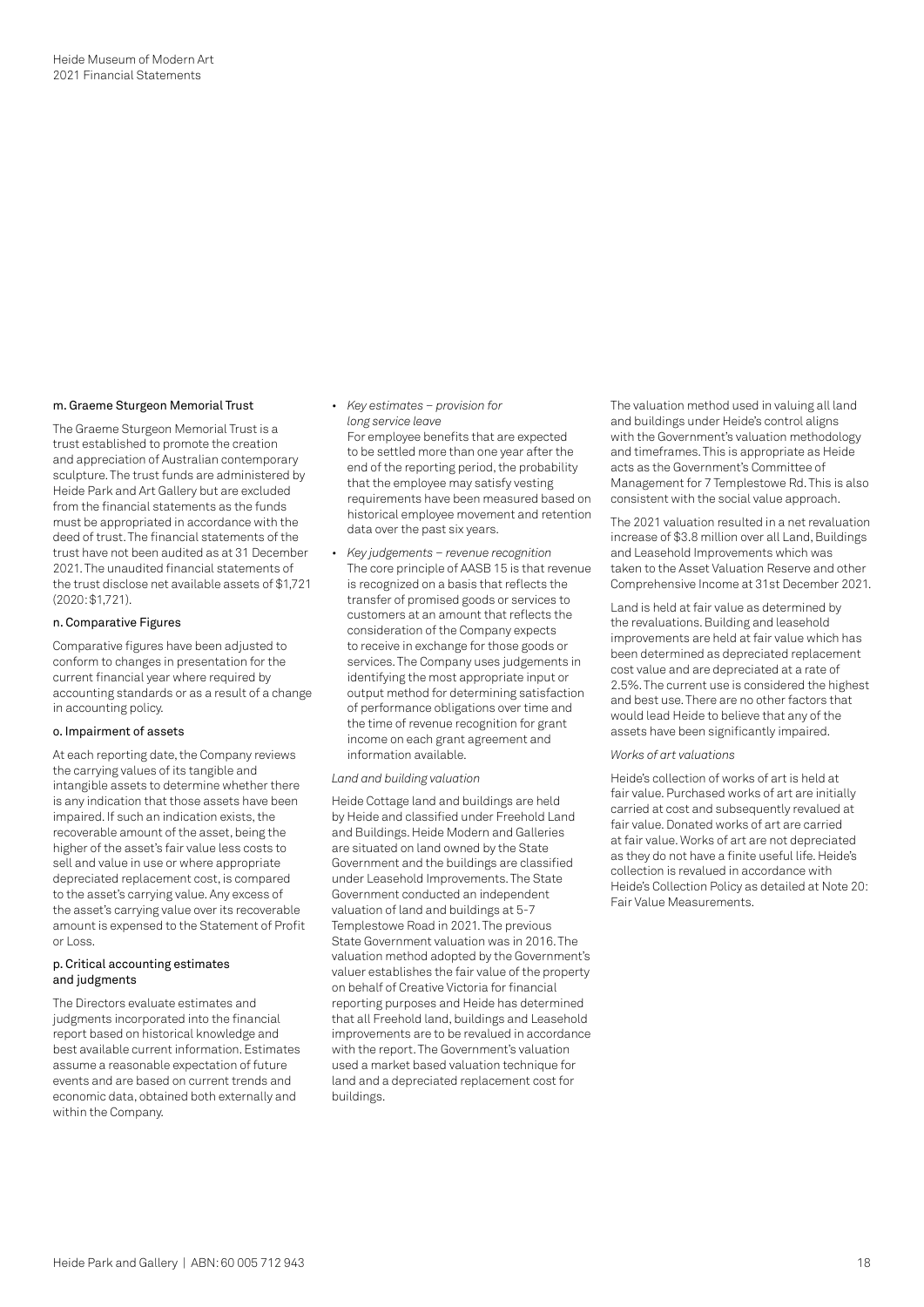## NOTE 2: REVENUE

|                                                                                                  |             | 2021<br>\$ | 2020<br>\$ |
|--------------------------------------------------------------------------------------------------|-------------|------------|------------|
| Operating activities                                                                             |             |            |            |
| Sale of goods                                                                                    |             | 358,184    | 324,243    |
| Admissions                                                                                       |             | 412,490    | 276,265    |
| Grants                                                                                           | A           | 2,377,928  | 3,423,732  |
| Donations and sponsorship                                                                        | В           | 907,961    | 658,569    |
| Interest and dividends                                                                           | $(a)$ ; (b) | 61,353     | 37,784     |
| Other                                                                                            |             | 484,280    | 188,303    |
| Total Revenue from Operating activities                                                          |             | 4,602,196  | 4,908,896  |
| (a) Dividend revenue from other corporations                                                     |             | 53,754     | 30,716     |
| (b) Interest revenue from other persons                                                          |             | 7,599      | 7,068      |
| Significant Revenue                                                                              |             |            |            |
| The following significant revenue items are relevant<br>to explaining the financial performance: |             |            |            |
| Federal Government - JobKeeper                                                                   |             | 233,100    | 1,147,950  |
| Federal Government - Cash Boost                                                                  |             |            | 100,000    |
| Victorian Government - COVID Business Support<br>Grant                                           |             | 52,400     | 20,000     |
| Creative Victoria - Operational Investment<br>Program Multi-year Funding                         |             | 1,404,660  | 1,404,660  |
| Creative Victoria - Repairs & Maintenance Grant                                                  |             | 215,519    | 292,745    |
| Creative Victoria - Capital Works Grant                                                          |             | 193,080    | 129,389    |
| Creative Victoria Strategic Investment Fund Stage 1                                              |             |            | 253,546    |
| Creative Victoria Strategic Investment Fund Stage 2                                              |             | 179,373    |            |
| Creative Victoria - Responding to COVID                                                          |             | 54,500     |            |
| Victorian Education Department                                                                   |             | 15,972     | 14,068     |
| Heritage Victoria                                                                                |             |            | 30,000     |
| Local Government                                                                                 |             | 29,324     | 31,374     |
|                                                                                                  | А           | 2,377,928  | 3,423,732  |
| Donations and sponsorship (cash)                                                                 |             | 752,175    | 513,970    |
| Donations and sponsorship (gifts in kind)                                                        |             | 155,786    | 144,599    |
|                                                                                                  | B           | 907,961    | 658,569    |
| Donated works of art (at market value)                                                           | (c)         | 500,400    | 603,780    |

(c) Donated works of art are recognised in other comprehensive income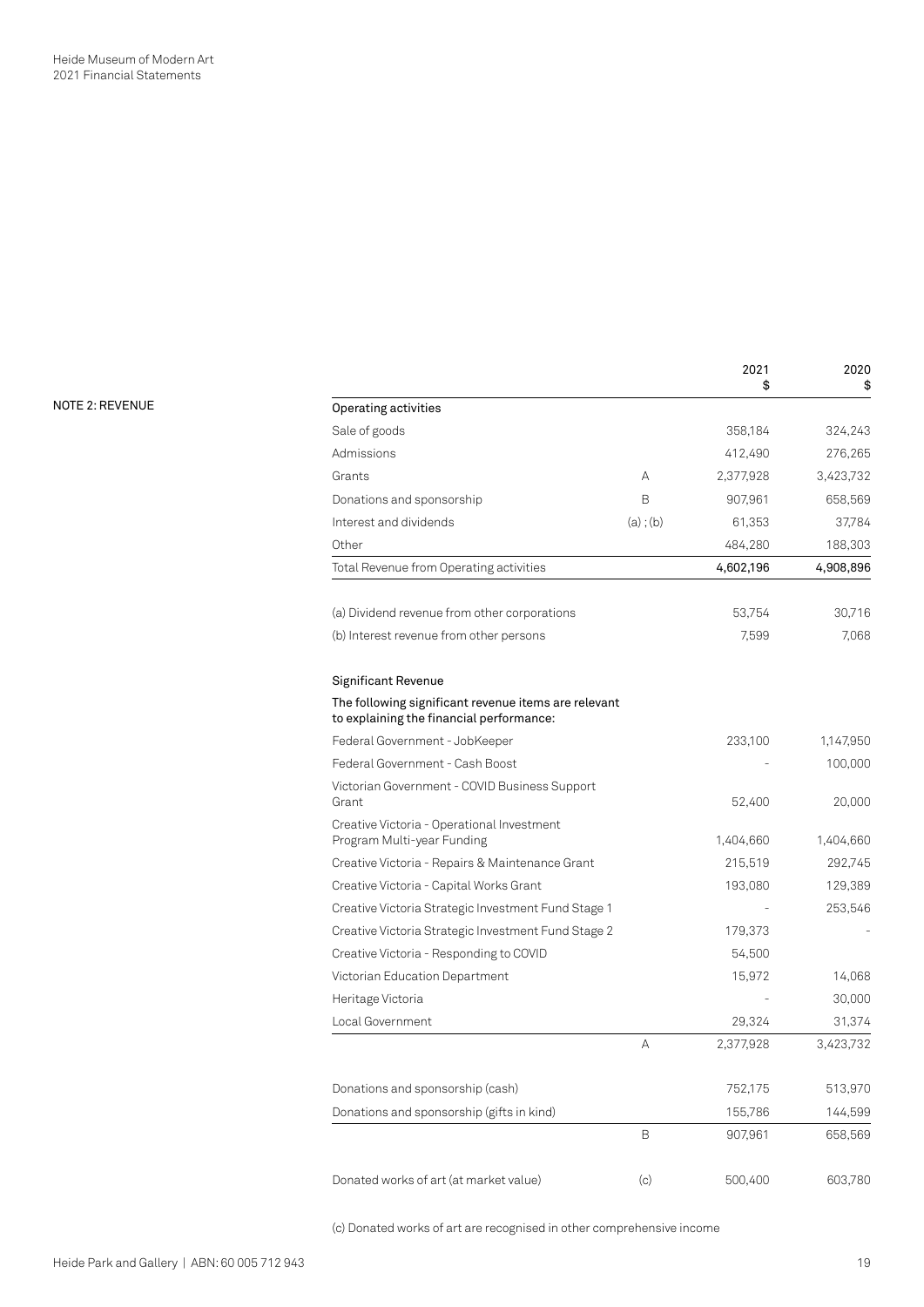|                                     |                                                 |     | 2021<br>\$ | 2020<br>\$ |
|-------------------------------------|-------------------------------------------------|-----|------------|------------|
| NOTE 3: SURPLUS FOR THE YEAR        | Surplus for the year has been determined after: |     |            |            |
|                                     | (a) Expenses from Ordinary Activities           |     |            |            |
|                                     | Depreciation of property, plant and equipment   |     | 147,188    | 130,037    |
|                                     | Amortisation of leasehold improvements          |     | 131,613    | 126,780    |
|                                     | Rental expense on low value leases              |     | 5,520      | 8,280      |
|                                     |                                                 |     | 2021<br>\$ | 2020<br>\$ |
| NOTE 4: CASH AND CASH EQUIVALENTS   | Cash on hand                                    |     | 4,846      | 4,608      |
|                                     | Cash at bank                                    |     | 1,304,013  | 1,208,499  |
|                                     |                                                 |     | 1,308,859  | 1,213,107  |
|                                     |                                                 |     | 2021<br>\$ | 2020<br>\$ |
| NOTE 5: TRADE AND OTHER RECEIVABLES | Current                                         |     |            |            |
|                                     | Trade receivables                               |     | 98,790     | 1,103,542  |
|                                     | Expected credit loss                            | (a) | (10,000)   | (10,000)   |
|                                     |                                                 |     | 88,790     | 1,093,542  |

(a) Expected credit loss

Past experience indicates that no impairment allowance is necessary in respect of trade debtors 'past due 0 – 30 days'. The movement in the expected credit loss has been determined after a review of amounts outstanding at 31 December 2021.

| Balance at 1 January 2021      | (10.000) | (10.000) |
|--------------------------------|----------|----------|
| Net increase to doubtful debts |          |          |
| Balance at 31 December 2021    | (10,000) | (10,000) |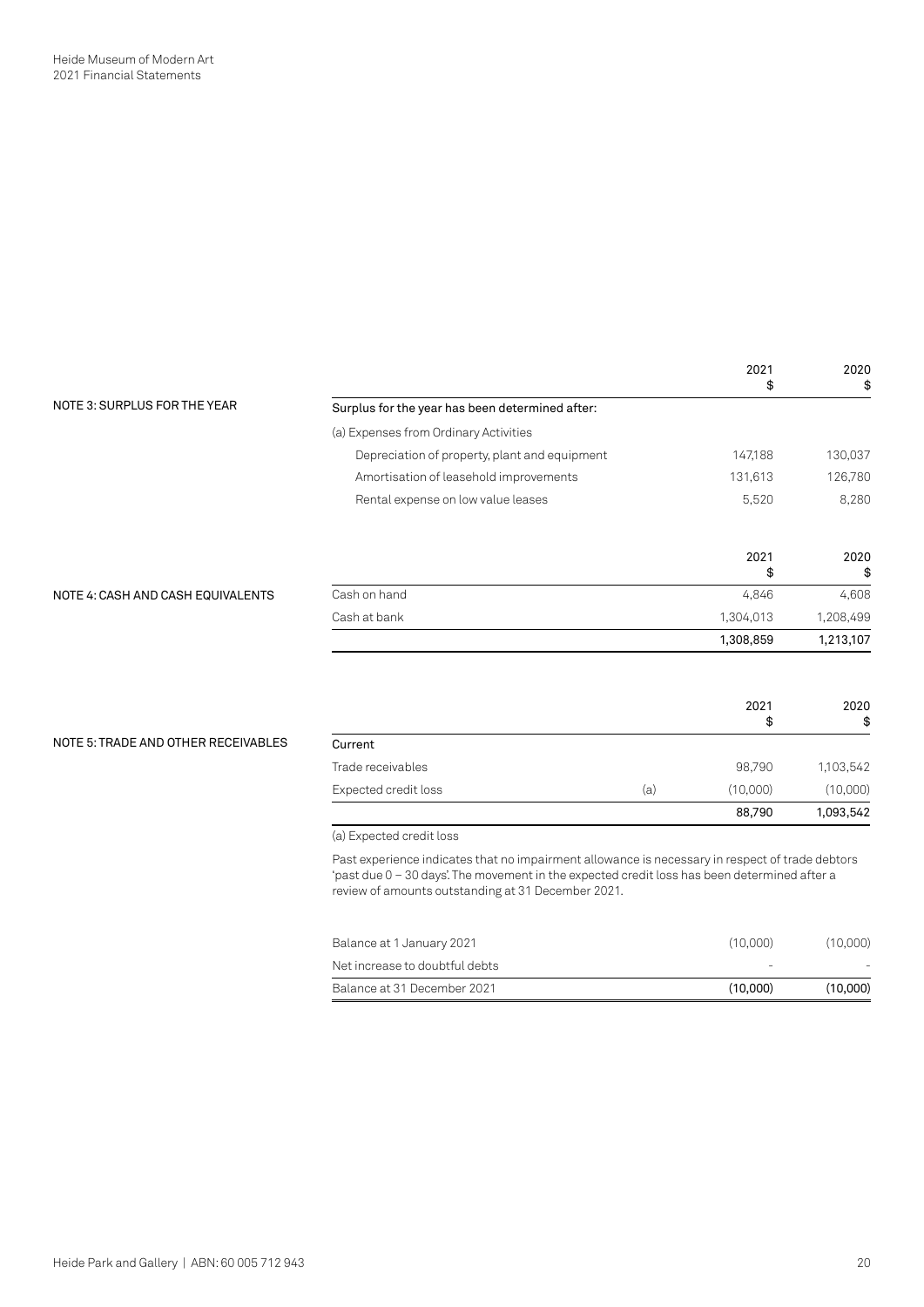<span id="page-20-0"></span>

|                                               | 2021<br>\$ | 2020<br>\$ |
|-----------------------------------------------|------------|------------|
| Current                                       |            |            |
| Goods for resale - at cost                    | 106,753    | 123,771    |
|                                               | 2021<br>\$ | 2020<br>\$ |
| <b>Financial Assets</b>                       |            |            |
| Term deposit (i)                              | 96,292     | 95,718     |
| Equity investments - ASX listed entities (ii) | 673,640    | 743,312    |
|                                               | 769,932    | 839,030    |

(i) The Heide Café Performance Bond is held in Trust and has been invested in a term deposit that expires within a year.

(ii) Fair value is based on the ASX closing market bid value at balance date.

NOTE 7: FINANCIAL ASSETS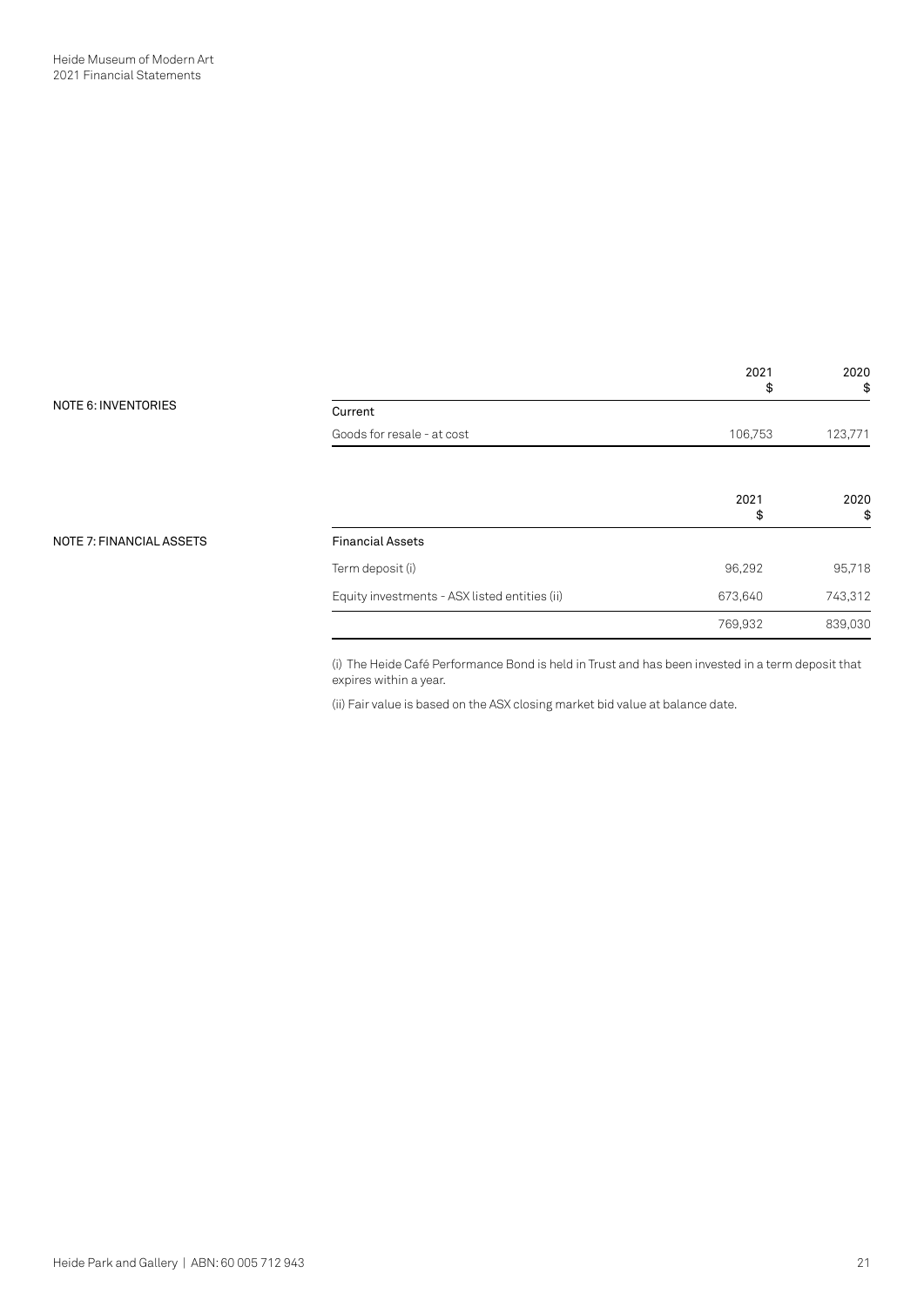<span id="page-21-0"></span>

| NOTE 8: PROPERTY PLANT AND EQUIPMENT |  |
|--------------------------------------|--|
|                                      |  |

|                                     | 2021<br>\$  | 2020<br>\$  |
|-------------------------------------|-------------|-------------|
| Land and buildings                  |             |             |
| Freehold land at fair value         |             |             |
| Independent valuation - 2021        | 6,000,000   |             |
| Independent valuation - 2016        |             | 2,950,000   |
| Total land                          | 6,000,000   | 2,950,000   |
| Buildings at fair value             |             |             |
| Independent valuation - 2021        | 508,768     |             |
| Independent valuation - 2016        |             | 449,000     |
| At cost additions                   |             | 52,767      |
| Less accumulated depreciation       |             | (42,186)    |
| Total buildings                     | 508,768     | 459,581     |
| Plant and equipment                 |             |             |
| Plant and equipment                 |             |             |
| At cost                             | 2,032,669   | 2,120,837   |
| Less accumulated depreciation       | (1,741,629) | (1,744,571) |
| Total plant and equipment           | 291,040     | 376,266     |
| Computer software                   |             |             |
| At cost                             |             | 21,654      |
| Less accumulated depreciation       |             | (21, 654)   |
| Total computer software             |             |             |
| Leasehold improvements              |             |             |
| Independent valuation - 2021        | 5,073,102   |             |
| Independent valuation in 2016       |             | 4,614,000   |
| At cost additions                   |             | 129,389     |
| Less accumulated depreciation       |             | (461, 507)  |
| Total leasehold improvements        | 5,073,102   | 4,281,882   |
| Total property, plant and equipment | 11,872,910  | 8,067,729   |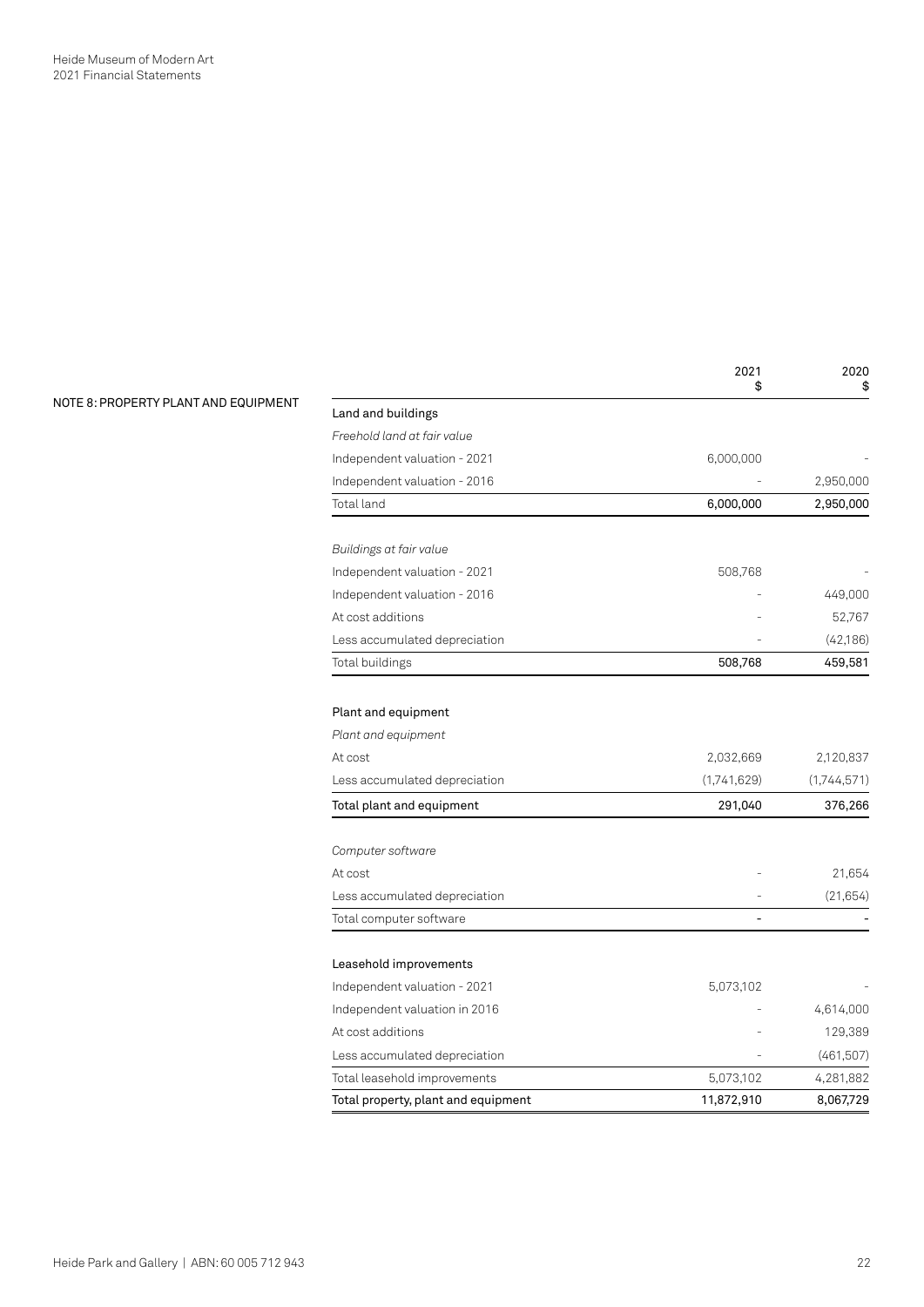#### <span id="page-22-0"></span>NOTE 8: PROPERTY PLANT AND EQUIPMENT (cont)

#### Movements in carrying amounts

|                                                       | Freehold land<br>\$      | <b>Buildings</b><br>\$   | Plant and<br>equipment<br>\$ | Computer<br>software<br>\$ | Leasehold<br>improvements<br>\$ | Total<br>\$ |
|-------------------------------------------------------|--------------------------|--------------------------|------------------------------|----------------------------|---------------------------------|-------------|
| 2021                                                  |                          |                          |                              |                            |                                 |             |
| Balance at the beginning of year                      | 2,950,000                | 459.581                  | 376,266                      |                            | 4,281,882                       | 8,067,729   |
| Additions                                             |                          |                          | 61,962                       |                            | 193.080                         | 255,042     |
| <b>Disposals</b>                                      |                          | $\overline{\phantom{0}}$ | (150, 131)                   | 21.654                     |                                 | (128, 477)  |
| Writeback of accumulated depreciation on<br>disposals | $\overline{\phantom{0}}$ | $\overline{\phantom{0}}$ | 150.131                      | (21, 654)                  |                                 | 128,477     |
| Depreciation/amortisation expense                     |                          | (12,405)                 | (147,188)                    |                            | (119, 208)                      | (278, 801)  |
| Revaluation increment                                 | 3,050,000                | 61,592                   |                              |                            | 717.348                         | 3,828,940   |
| Carrying amount at the end of year                    | 6,000,000                | 508,768                  | 291,040                      |                            | 5,073,102                       | 11,872,910  |
|                                                       |                          |                          |                              |                            |                                 |             |

Concessionary leases

The company classifies the property and building on Crown Land as concessionary leases (refer Note 1f).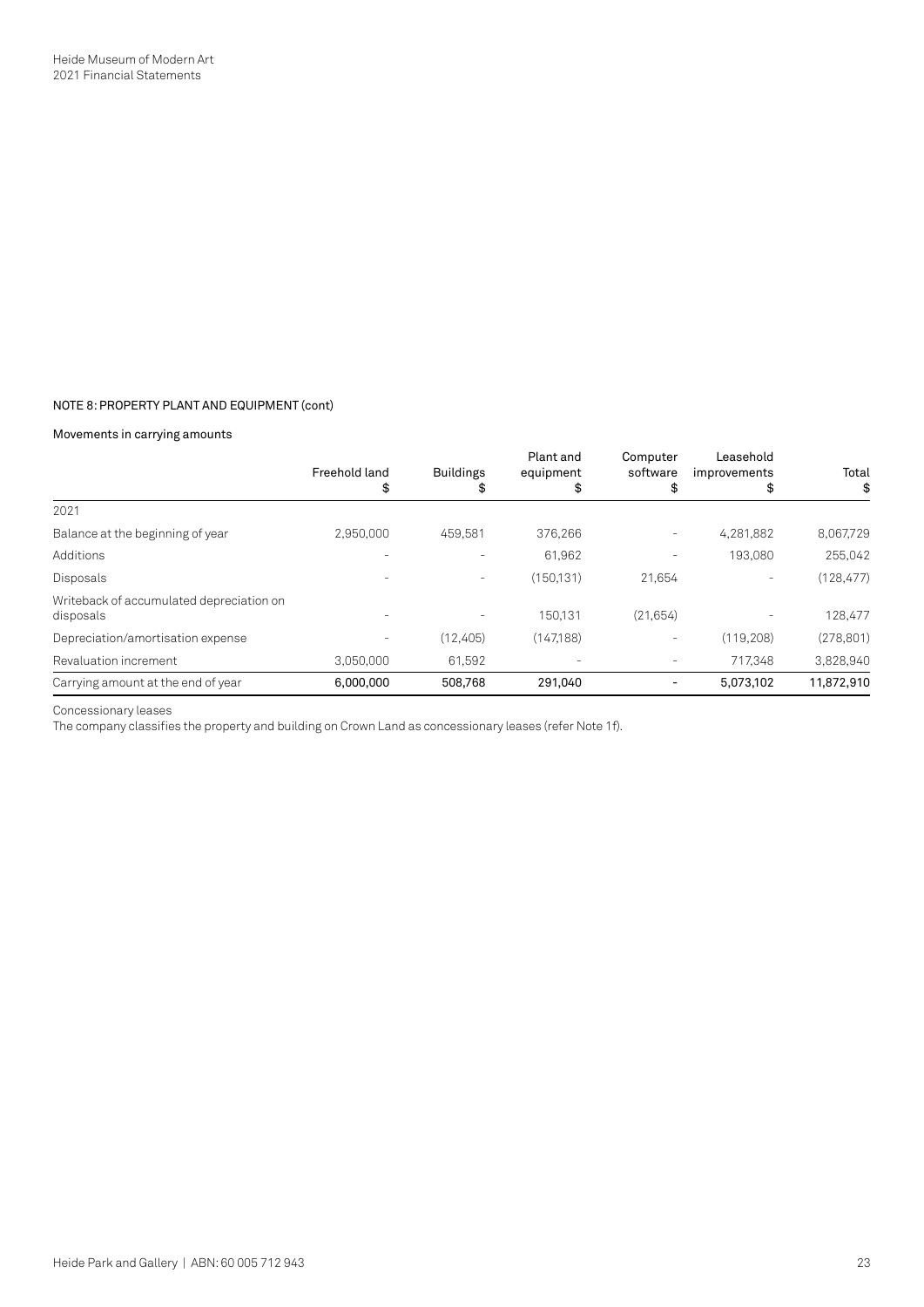#### <span id="page-23-0"></span>NOTE 9: OTHER ASSETS

|                                                   | 2021       | 2020       |
|---------------------------------------------------|------------|------------|
|                                                   | \$         | \$         |
| Current                                           |            |            |
| Prepayments                                       | 90,489     | 43,493     |
| Accrued income                                    | 121,860    | 4,661      |
|                                                   | 212,349    | 48,154     |
| Non-current                                       |            |            |
| Works of art                                      | 73,547,470 | 73,017,070 |
| Archive materials                                 | 119,639    | 119,639    |
|                                                   | 73,667,109 | 73,136,709 |
| Works of Art, Directors' basis of valuation:      |            |            |
| Opening balance at 1 January                      | 73,017,070 | 70,338,981 |
| Increase in valuation of existing artwork         |            | 2,074,309  |
| Donations received based on independent valuation | 500,400    | 603,780    |
| Acquisition at cost - works of art                | 30,000     |            |
| Balance at 31 December                            | 73,547,470 | 73,017,070 |

In addition to the works of art owned by the Company or subject to enduring stewardship arrangement disclosed above, the value of works of art on long-term loan to the company or subject to non-enduring stewardship arrangements total \$7,903,500 which has not been recorded as an asset of the company.

|                              | 2021<br>\$ | 2020<br>\$ |
|------------------------------|------------|------------|
| Archive Materials at cost:   |            |            |
| Opening balance at 1 January | 119.639    | 117,239    |
| Additions at cost            |            | 2.400      |
| Balance at 31 December       | 119.639    | 119,639    |

Archives represent materials of the late Mirka Mora that were acquired through auction and private sale in 2019.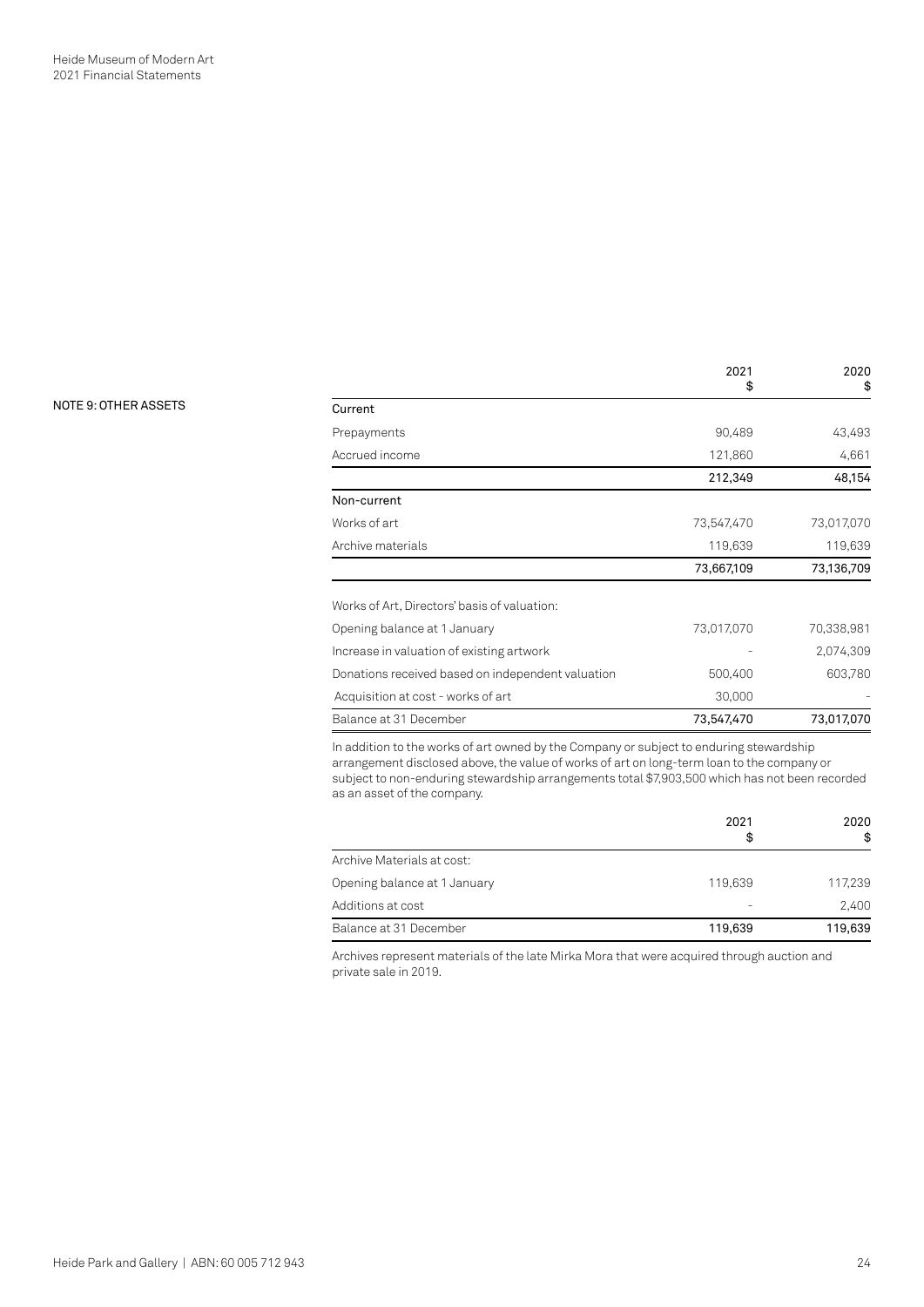#### NOTE 10: TRADE AND OTHER PAYABLES

|                                                 | \$      | \$        |
|-------------------------------------------------|---------|-----------|
| Current                                         |         |           |
| Unsecured liabilities                           |         |           |
| Trade payables                                  | 262,666 | 114,796   |
| Other payables                                  |         |           |
| - Deferred income                               | 153,030 | 1,070,337 |
| - Other payables (GST)                          |         | 42,123    |
| - Employee accruals                             | 60,782  | 47,188    |
| Café Heide Performance Bond (held in Trust) (i) | 87,524  | 87,524    |
|                                                 | 564,002 | 1,361,968 |

2021

2020

(i) The Cafe is managed by Orletto Holdings operating as Heide Cafe. The Heide Cafe performance bond is held in trust and refundable at the expiration of the café agreement or if the terms of the lease agreement are contravened in accordance with the contract.

|                             | 2021<br>\$ | 2020<br>\$ |
|-----------------------------|------------|------------|
| Current                     |            |            |
| Credit card amounts payable | 2,036      | 1,293      |
|                             | 2,036      | 1,293      |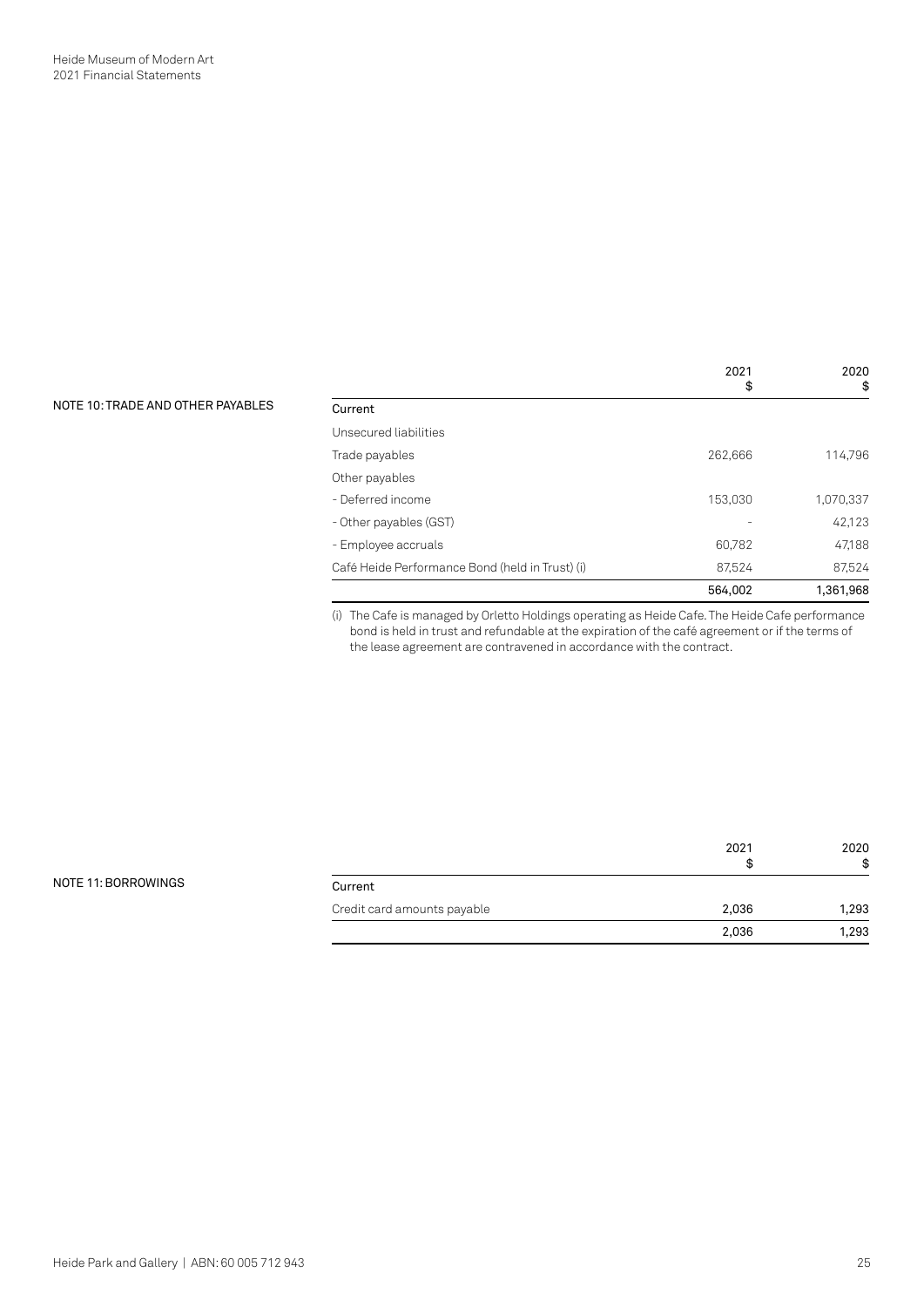|                              | 2021<br>\$ | 2020<br>\$ |
|------------------------------|------------|------------|
| Analysis of Total Provisions |            |            |
| Current                      | 311,031    | 288,037    |
| Non-Current                  | 55,073     | 19,040     |
|                              | 366,104    | 307,077    |

#### Provision for Long-term Employee Benefits

A provision has been recognised for employee entitlements relating to long service leave. In calculating the present value of future cash flows in respect of long service leave, the probability of long service leave being taken is based on historical data. The measurement and recognition criteria relating to employee benefits have been included in Note 1.

|                                                                                                    | 2021<br>\$ | 2020<br>\$ |
|----------------------------------------------------------------------------------------------------|------------|------------|
| a. Low value lease commitments                                                                     |            |            |
| Non-cancellable low value leases contracted for<br>but not capitalised in the financial statements |            |            |
| Payable-minimum lease payments:                                                                    |            |            |
| • not later than 12 months                                                                         |            | 5.520      |
| • later than 12 months but not later than five years                                               |            |            |
| • greater than five years                                                                          |            |            |
|                                                                                                    |            | 5.520      |

The 2020 low value lease balance relates to a photocopier and 3 laser printers (contract expired September 2021).

#### <span id="page-25-0"></span>NOTE 12: PROVISIONS

#### NOTE 13: CAPITAL AND LEASING **COMMITMENTS**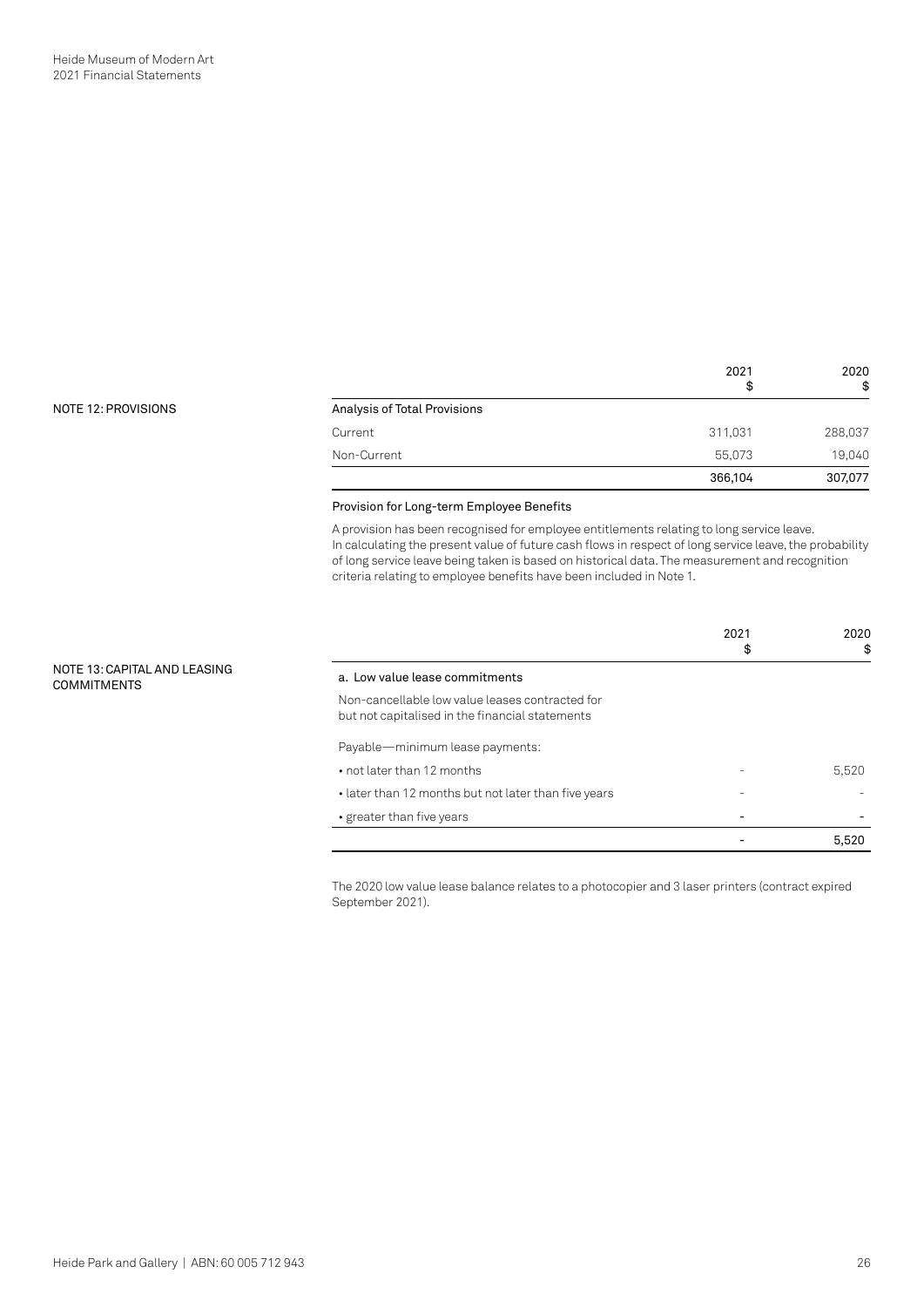<span id="page-26-0"></span>

|                                                                                                                                                                | \$                                         | \$                    |
|----------------------------------------------------------------------------------------------------------------------------------------------------------------|--------------------------------------------|-----------------------|
| a. Asset revaluation reserve                                                                                                                                   |                                            |                       |
| Records revaluations of non-current assets                                                                                                                     | 45,832,703                                 | 42,003,763            |
| b. Donated artworks reserve                                                                                                                                    |                                            |                       |
| Represents the value of works of art donated or<br>bequeathed to the company. Subsequent revaluations<br>of the Works of Art are recognised in the Asset       |                                            |                       |
|                                                                                                                                                                |                                            | 29,785,624            |
| c. Financial asset revaluation reserve                                                                                                                         |                                            |                       |
| Records the unrealised gain on financial investments                                                                                                           | 93,007                                     | 129,693               |
| d. Financial Asset Gain /(loss) on Sale Reserve                                                                                                                |                                            |                       |
| Records the realised gain on financial investments                                                                                                             | 471,180                                    | 251,493               |
| e. Equipment replacement reserve                                                                                                                               |                                            |                       |
| Represents the joint contribution of the company<br>and licenced operator of the café operator (Orletto<br>Holdings trading as Heide Café) to fund replacement |                                            | 186,568               |
|                                                                                                                                                                | Revaluation Reserve.<br>of café equipment. | 30,286,024<br>113,062 |

#### NOTE 15: ECONOMIC DEPENDENCE

The company is dependent upon the ongoing receipt of State and Local Government grants and community and philanthrophic donations to ensure the ongoing continuance of its exhibition, education and public programs. At the date of this report, the Board of Directors has no reason to believe that this financial support will not continue.

2021

2020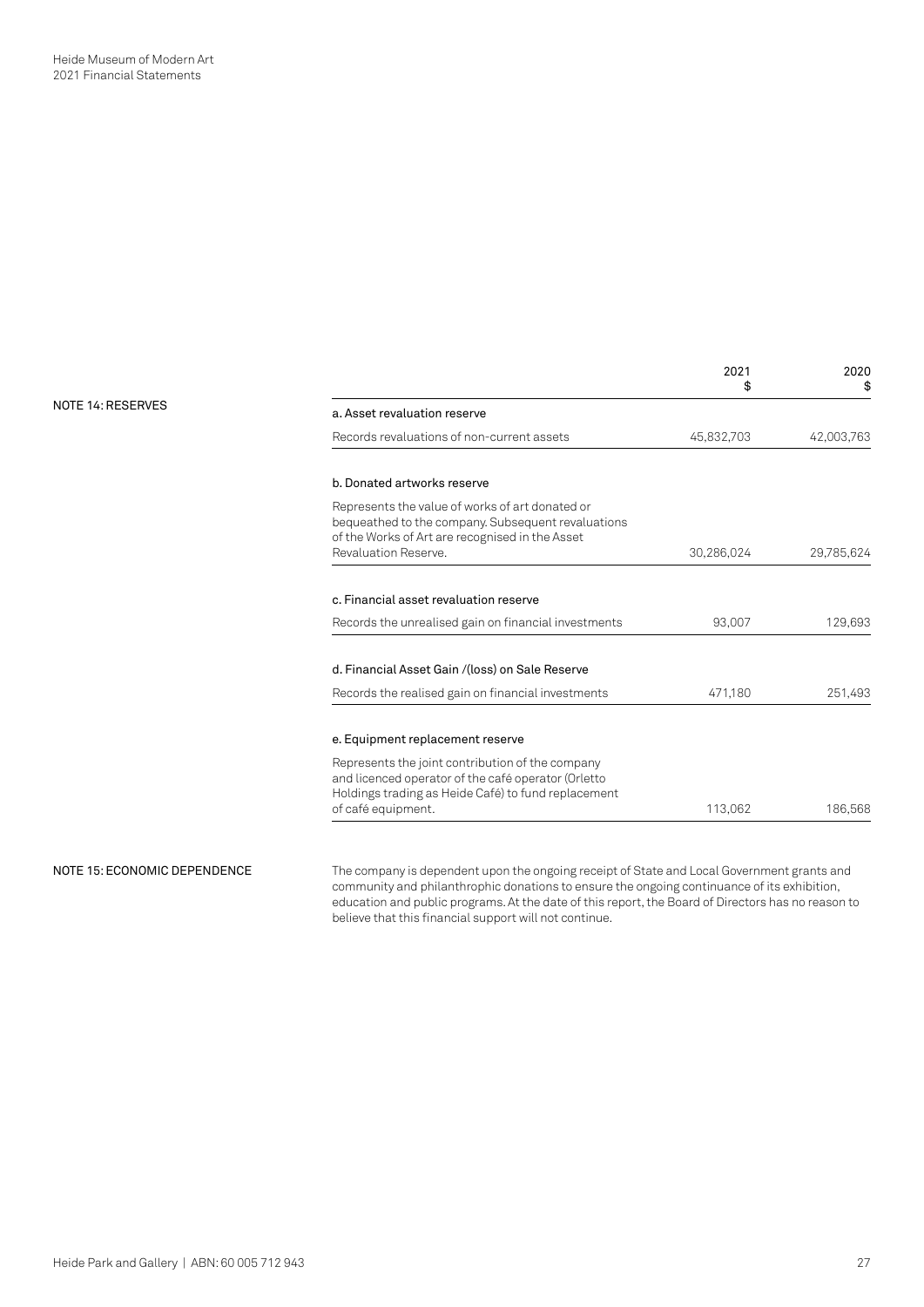#### <span id="page-27-0"></span>NOTE 16: RELATED PARTIES a. Key Management Personnel

Key management personnel are determined to be the Board of Directors, Executive Director, Artistic Director, Development Director and Senior Curator.

#### b. Transactions with Key Management Personnel

#### i. Loans to Directors

During 2021, there were no new or existing loans to directors.

#### ii. Compensation for Key Management Personnel

Directors of the Company have not been remunerated for the financial year. Other key management personnel compensation comprised the following:

|                     | 2021    | 2020    |
|---------------------|---------|---------|
|                     |         | \$      |
| Short term benefits | 570,620 | 482,246 |

Compensation of the Company's key management personnel includes only salaries and eligible termination payments. Key management personnel do not receive any non-cash benefits, contributions to a post-employment defined benefit plan or other termination benefits. Key management personnel may receive long-term employment benefits when the requisite continuous service period of 7 years is attained.

#### iii. Key Management Personnel

The Company's related parties include its Board of Directors as described below.

The names of the persons who were Directors of the Company for all or part of the financial year are listed below.

| Lisa Gorman     | Sue Smith           |
|-----------------|---------------------|
| John Lee        | Nancy Underhill     |
| Cassy Liberman  | James Van Smeerdijk |
| Steven Skala AO | Sharni Zoch         |

Certain Director-related transactions occur within a normal customer or supplier relationship on terms and conditions no more favourable than those with which it is reasonable to expect the Company would have adopted if dealing with the Director or Director-related entity at arm's length in similar circumstances.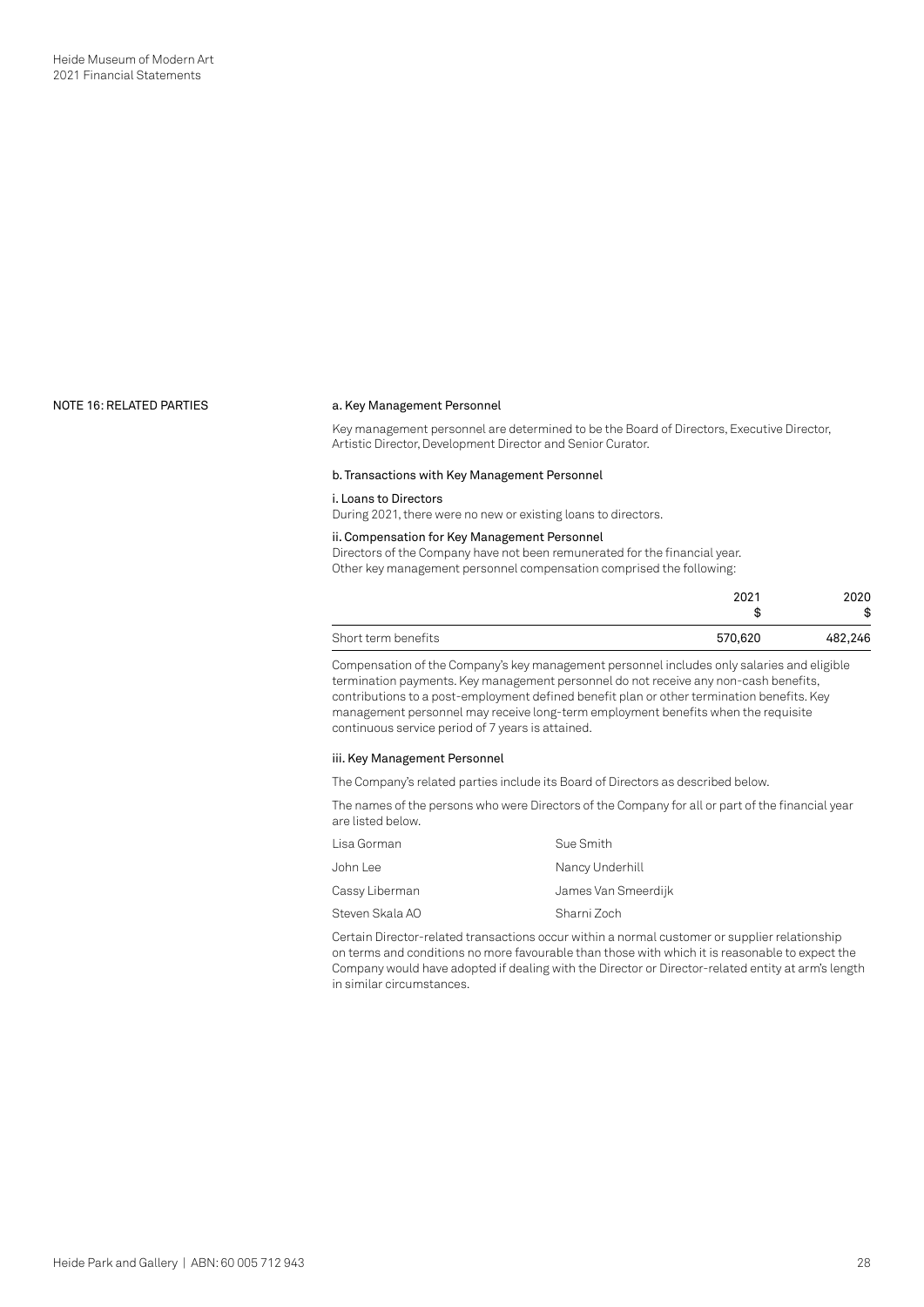#### NOTE 16: RELATED PARTIES (cont.)

The aggregate value of transactions related to key management personnel and entities over which they have control or significant influence were as follows:

| Key Management |                                   | 2021<br>\$ | 2020<br>\$ |
|----------------|-----------------------------------|------------|------------|
| Personnel      | Transaction                       |            |            |
| Directors      | Donations (cash)                  | 40,000     | 37,616     |
| Directors      | Donations (in-kind)               |            |            |
| Directors      | Purchase of goods<br>and services | 1,400      |            |
| Management     | Donations (cash)                  | 3,650      | 6,350      |
| Management     | Donations (in-kind)               |            |            |
| Management     | Purchase of goods<br>and services | 1,777      |            |

NOTE 17: CASH FLOW INFORMATION Reconciliation of cashflow from operations with surplus for the year

|                                                     | 2021<br>\$ | 2020<br>\$ |
|-----------------------------------------------------|------------|------------|
| Net surplus for the year                            | 230,915    | 1,082,028  |
| Non-cash flows in surplus:                          |            |            |
| Depreciation and amortisation of non-current assets | 278,801    | 256,817    |
| Brokerage costs                                     | 8,707      |            |
| Works of art (donated)                              | (500, 400) | (603,780)  |
| <b>Bad Debts</b>                                    |            | 9,909      |
| Changes in assets and liabilities:                  |            |            |
| (Increase)/decrease in trade and term receivables   | 1,004,752  | (248,560)  |
| Decrease inventories                                | 17,018     | 16,037     |
| (Increase)/decrease in other assets                 | (164, 769) | 137,335    |
| Increase/(decrease) in trade payables and accruals  | 144,055    | (271, 357) |
| Increase/(decrease) in other grants and advance     | (917, 307) | 180,908    |
| Increase in provisions                              | 59,027     | 20,546     |
|                                                     | 160,799    | 579,883    |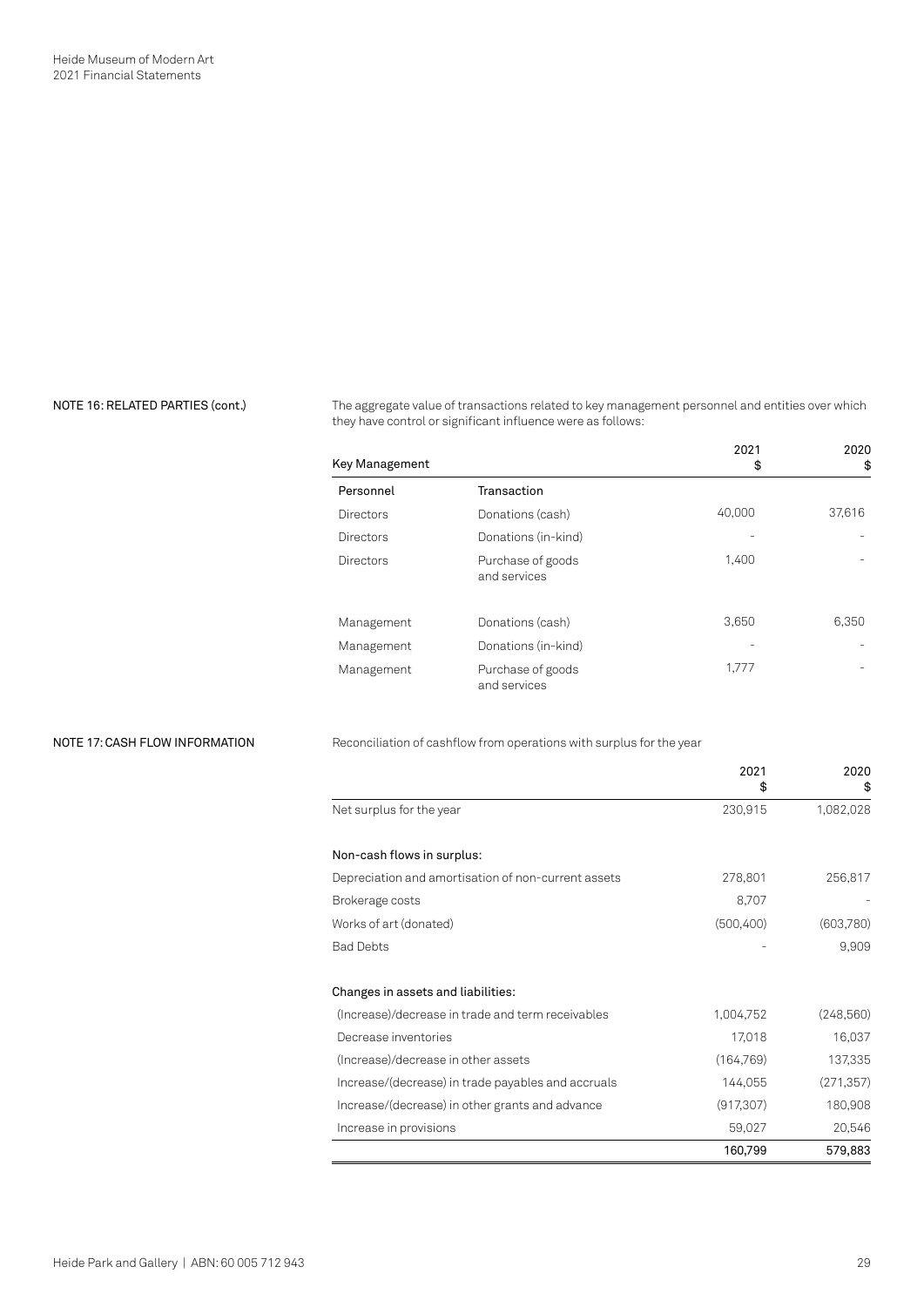#### NOTE 18: FINANCIAL RISK MANAGEMENT

The Company's financial instruments consist mainly of deposits with banks, local money market instruments, accounts receivable and payables.

The totals for each category of financial instruments, measured in accordance with AASB 9: Financial Instruments as detailed in the accounting policies to these financial statements, are as follows:

|                             | 2021<br>\$ | 2020<br>\$ |
|-----------------------------|------------|------------|
| <b>Financial assets</b>     |            |            |
| Cash and cash equivalents   | 1,308,859  | 1,213,107  |
| Trade and other receivables | 88.790     | 1,093,542  |
| Term deposit                | 96.292     | 95,718     |
| Equity investments          | 673.640    | 743,312    |
|                             | 2,167,581  | 3,145,679  |

An Investment Committee has been established by the Heide Board to assist in the discharge of its statutory, regulatory and fiduciary responsibilities in relation to the prudent management and investment of the assets of Heide.

#### Financial Liabilities

Financial liabilities at amortised cost:

|                          | 325.484 | 163,277 |
|--------------------------|---------|---------|
| Borrowings               | 2.036   | 1.293   |
| Trade and other payables | 323.448 | 161.984 |

#### Net Fair Values

(i) For listed financial assets the fair values have been based on closing quoted bid prices at the end of the reporting period.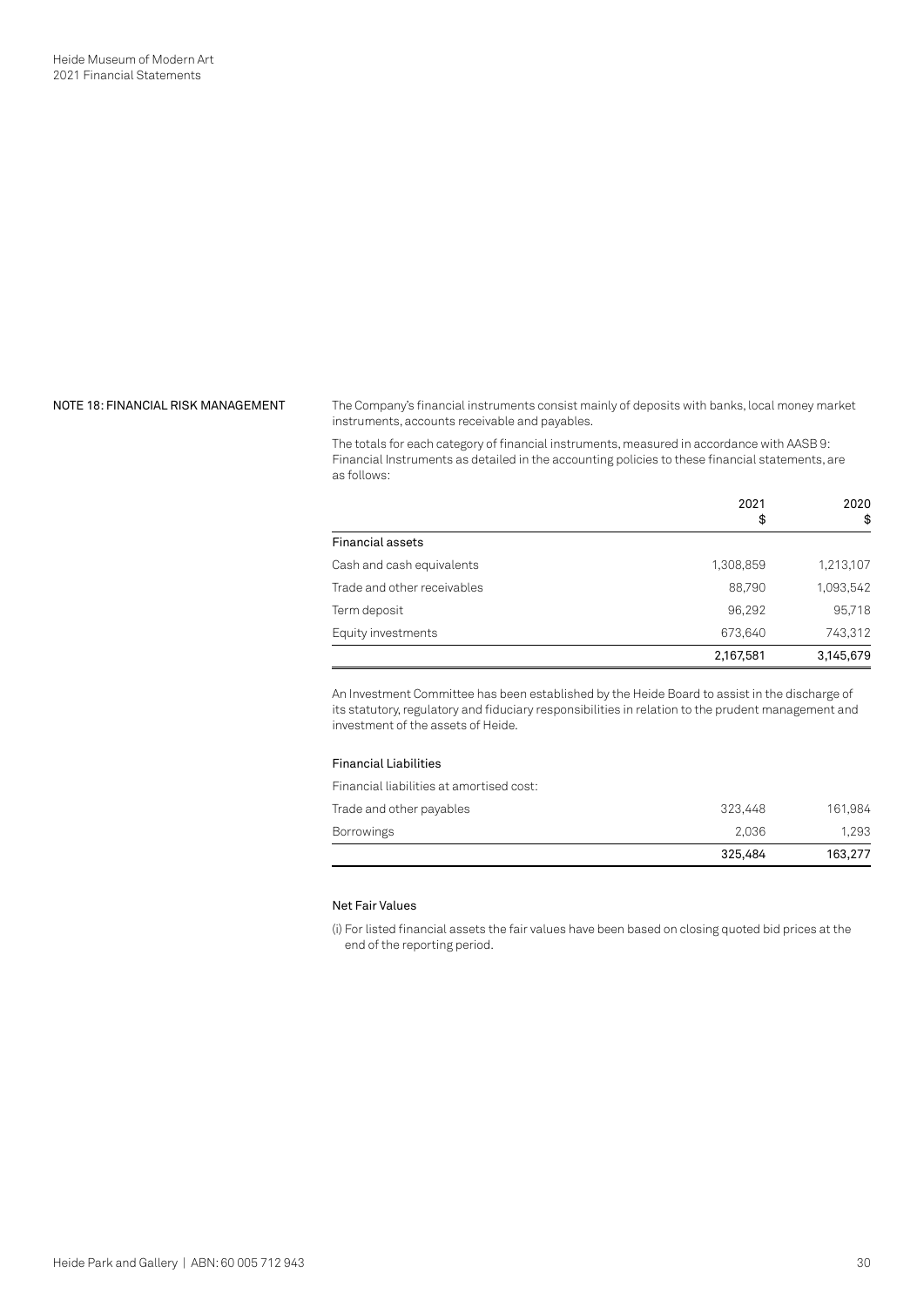#### NOTE 19: CONTRA SPONSORSHIP

Heide receives sponsorship in the form of graphic design, printing, catering, photography and advertising and pro bono legal advice in exchange for promoting the provider as a corporate supporter of the gallery. The value of contra sponsorship included in the financial statements at Note 2 Revenue: Donations and Sponsorship (gifts in kind) is \$155,786 (2020: \$144,599).

NOTE 20: FAIR VALUE MEASUREMENTS The Company has the following assets as set out in the table below that are measured at fair value on a recurring basis after their initial recognition. The Company does not subsequently measure any liabilities at fair value on a recurring basis and has no assets or liabilities that are remeasured at fair value on a non-recurring basis as per AASB 13.

|                                   |      | 2021<br>\$ | 2020<br>\$ |
|-----------------------------------|------|------------|------------|
| Recurring fair value measurements |      |            |            |
| Financial assets                  |      |            |            |
| Shares in listed corporations     | (i)  | 673,640    | 743,312    |
| Property, plant and equipment     |      |            |            |
| Freehold land at fair value       | (ii) | 6,000,000  | 2,950,000  |
| Buildings at fair value           |      |            |            |
| Independent valuation in 2021     |      | 508,768    |            |
| Independent valuation in 2016     |      |            | 449,000    |
| Additions at cost                 |      |            | 52,767     |
| Less accumulated depreciation     |      |            | (42, 186)  |
| Total buildings                   |      | 508,768    | 459,581    |
| Leasehold improvements            |      |            |            |
| Independent valuation in 2021     |      | 5,073,102  |            |
| Independent valuation in 2016     |      |            | 4,614,000  |
| Additions at cost                 |      |            | 129,389    |
| Less accumulated depreciation     |      |            | (461, 507) |
| Total leasehold improvements      |      | 5,073,102  | 4,281,882  |

(i) For investments in shares, the fair values have been determined based on closing bid prices at the end of the reporting period.

(ii) For freehold land and buildings, the fair values are based on the State Government's valuation undertaken in 2021, which used comparable market data for similar properties.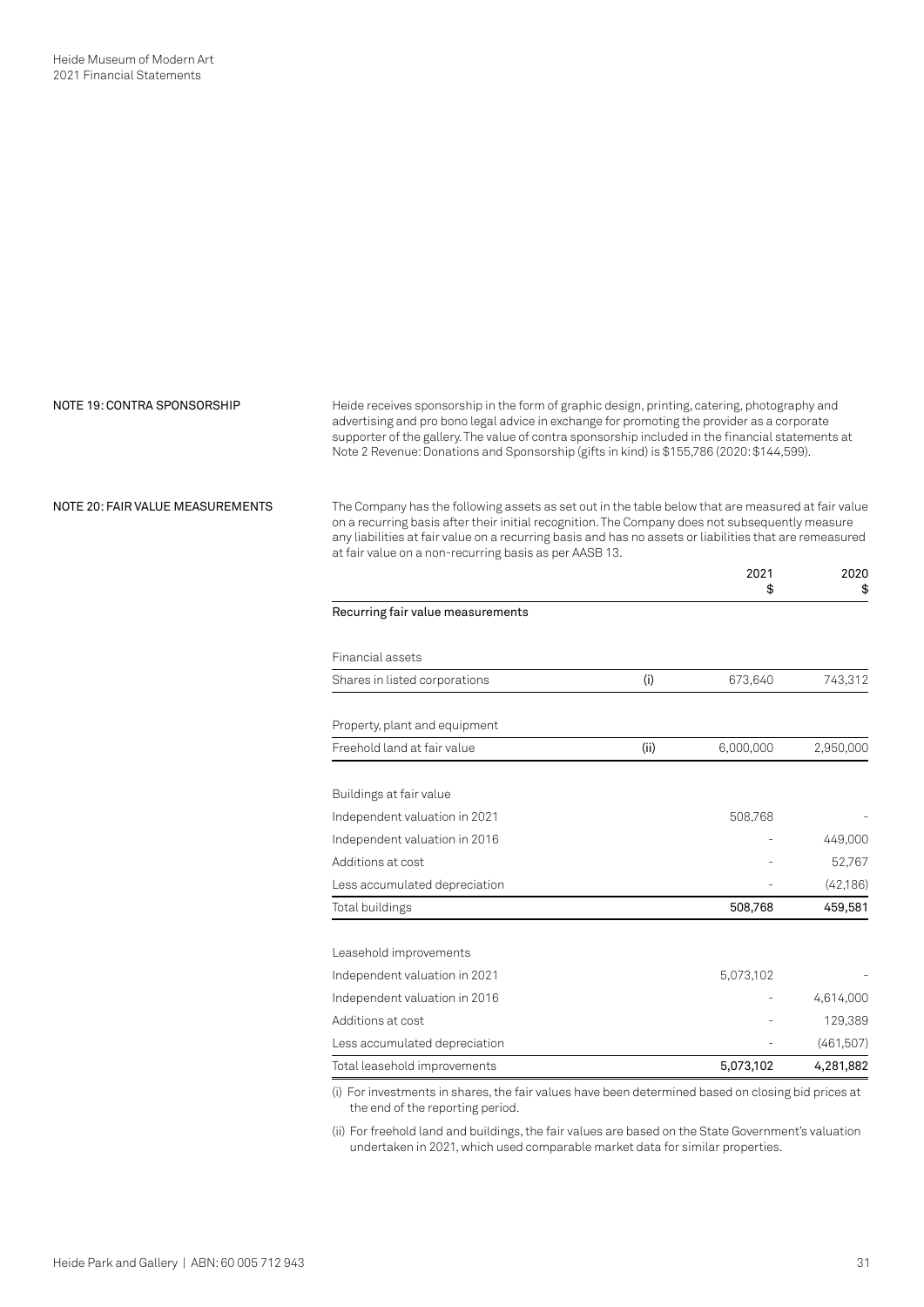#### <span id="page-31-0"></span>NOTE 20 FAIR VALUE MEASUREMENTS (cont'd)

#### *Works of Art*

Heide's collection of works of art is held at fair value. Purchased works of art are initially carried at cost and subsequently revalued at fair value. Donated works of art are carried at fair value. Works of art are not depreciated as they do not have a finite useful life. Heide's collection is revalued in accordance with Heide's collection policy.

Every three years Heide undertakes a full valuation of the collection. At minimum this entails:

- a) All works over \$100,000 to be independently valued. Independent valuation may refer to a process of outsourcing all valuation research, documentation and review, to an external party or undertaking research and documentation in-house with an external review of revised valuations.
- b) The balance of the collection being works valued at \$100,000 or less to be valued from quality images and catalogue details.

The average inflation rate calculated through the revaluation of this random selection of works is applied across the entire collection, with the exception of those works revalued under point a), or works acquired and valued during the year of valuation.

On an annual basis curatorial staff review any extraordinary issues arising which may reasonably be expected to affect possible impairment or escalation of value of works of art (e.g. damage, change in circumstances of the artist, market fluctuations, etc.) and obtain additional valuations to address such circumstances as appropriate.

All works donated within the year are subject to valuation and presented to the Board in an Acquisition Proposal as part of the acquisition process.

Charles Nodrum, an approved valuer under the Cultural Gifts Program, undertook a valuation of the collection (except for four works transferred to Heide from the Albert & Barbara Tucker Foundation loan collection) as at 31 December 2020 and valued the collection at \$72,631,070. The four works transferred from the Albert & Barbara Tucker Foundation loan collection in 2020 were valued by Dwyer Fine Art at \$386,000. In 2021 Heide received donated works of art at a value of \$500,400 (2020: \$603,780). This is reflected in the collection valuation (Note 9 Other Assets).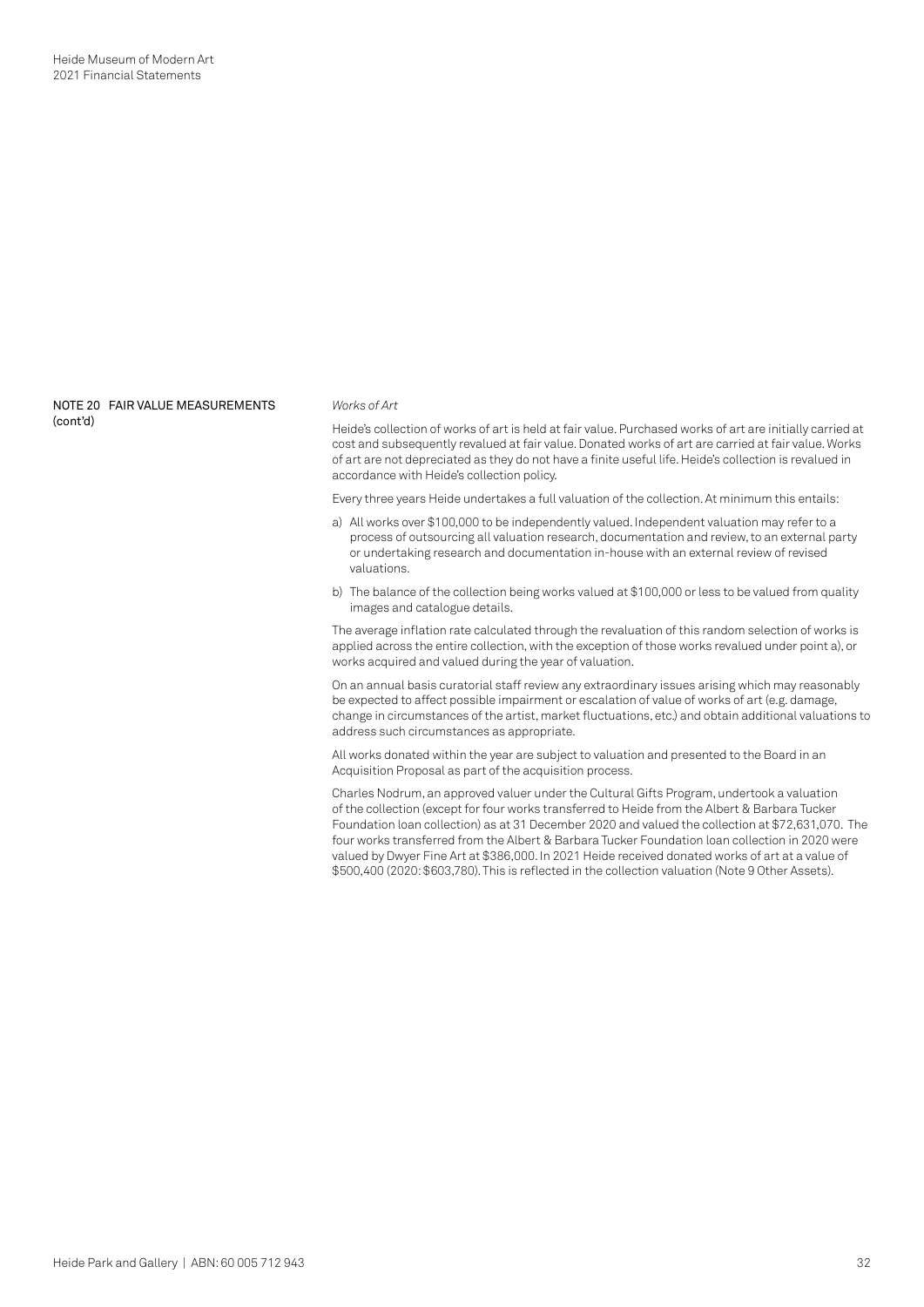NOTE 21 COMPANY DETAILS The registered office of the company is: Heide Park & Art Gallery 7 Templestowe Road Bulleen VIC 3105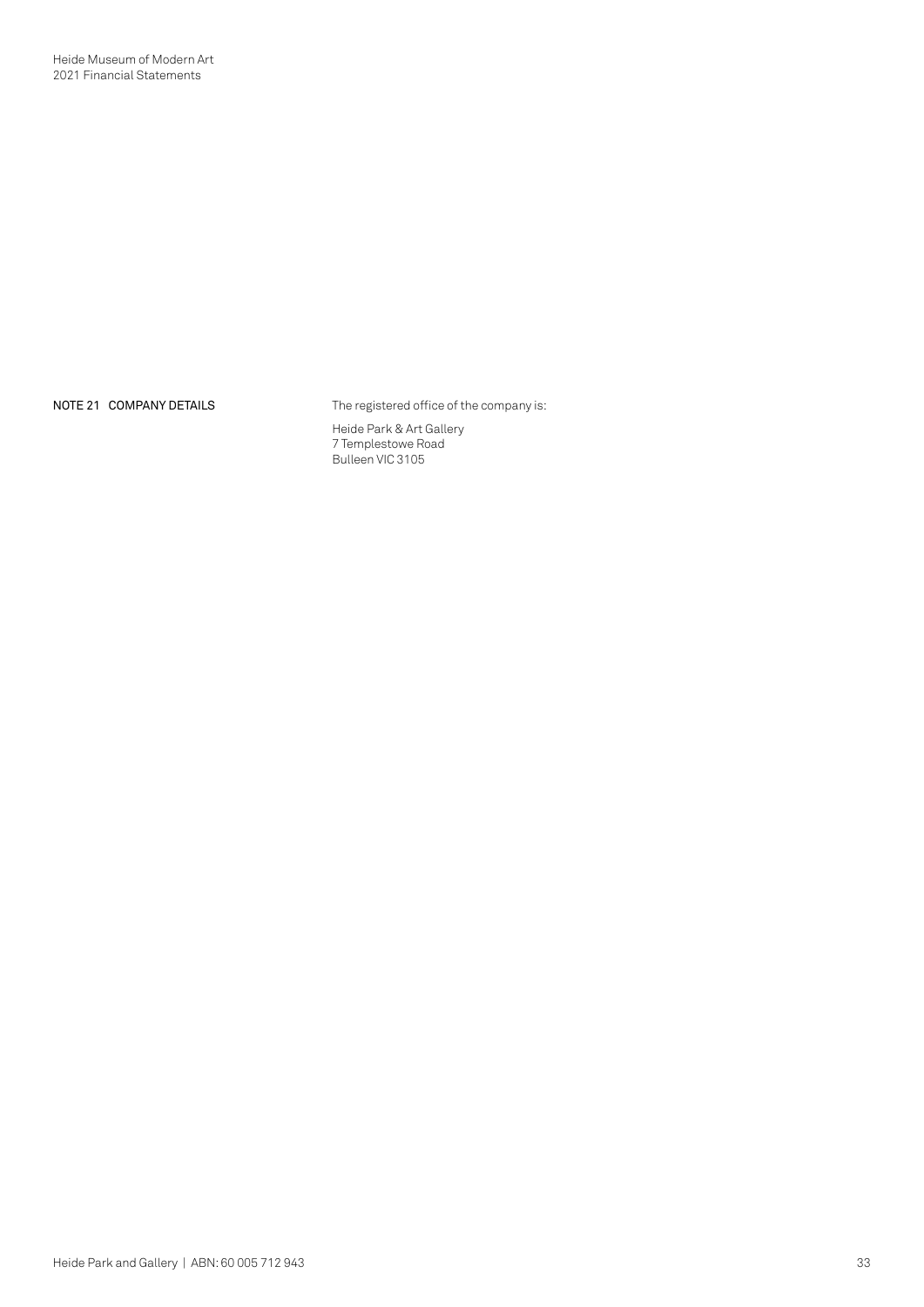#### DIRECTORS' DECLARATION

In the opinion of the Directors of Heide Park & Art Gallery:

(a) The financial statements and notes of Heide are in accordance with the Australian Charities and Not-for-profits Commission Act 2012, including:

- (i) Giving a true and fair view of its financial position as at 31 December 2021 and of its performance for the financial year ended on that date; and
- (ii) Complying with Australian Accounting Standards Reduced Disclosure Requirements (including the Australian Accounting Interpretations) and the Australian Charities and Not-for-profits Commission Act 2012; and

(b) There are reasonable grounds to believe that Heide will be able to pay its debts as and when they become due and payable..

Signed in accordance with a resolution of the Directors:

Sharni Zoch Director

Hu. Del

Steven Skala AO Chairman

Dated the 9th of May 2022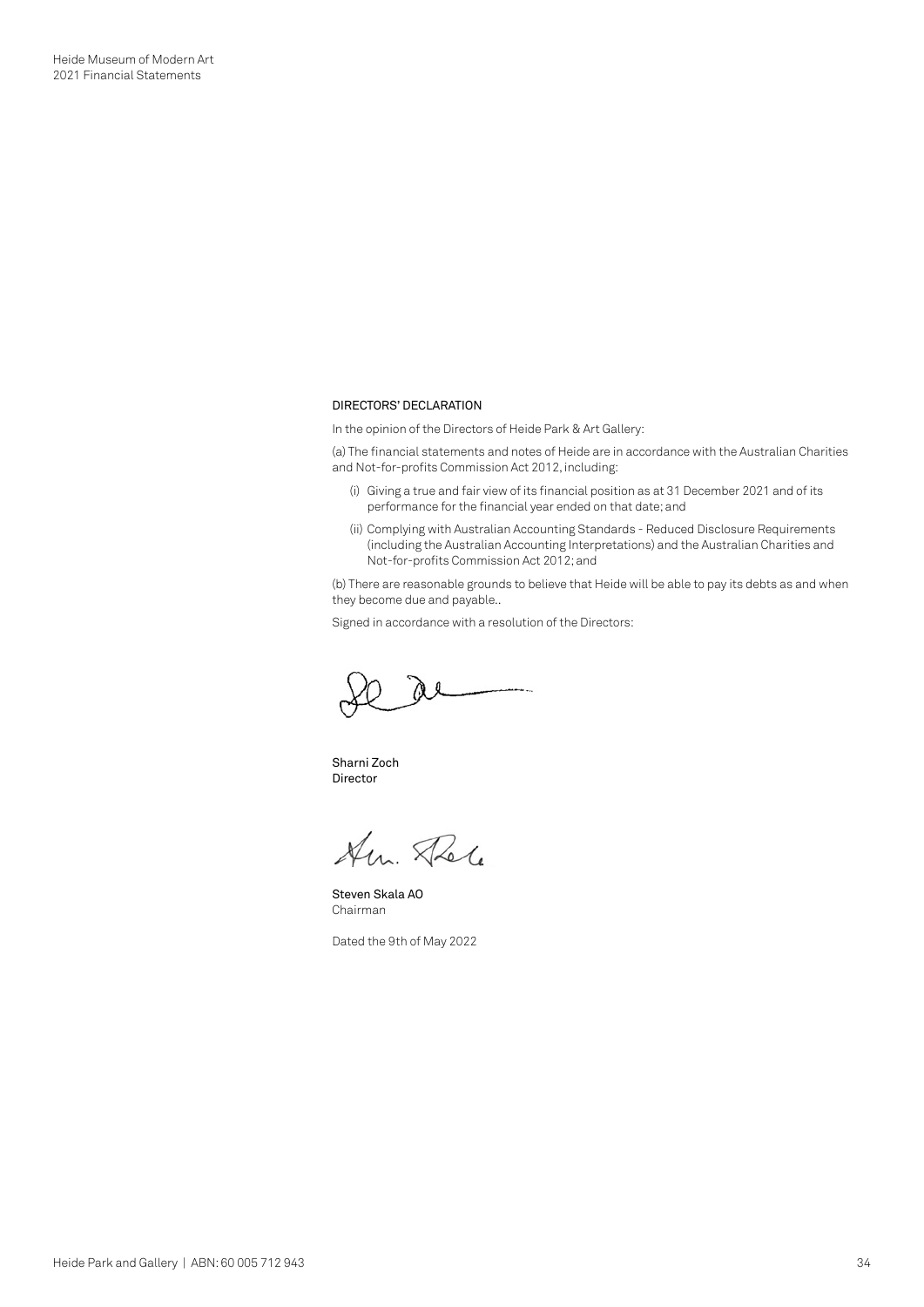

**ABN: 60 005 712 943** 

# **Independent Audit Report to the members of Heide Park and Art Gallery**

## **Report on the Audit of the Financial Report**

#### **Opinion**

We have audited the accompanying financial report, being a general purpose financial report of Heide Park and Art Gallery (the Company), which comprises the statement of financial position as at 31 December 2021, the statement of profit or loss and other comprehensive income, the statement of changes in equity and the statement of cash flows for the year then ended, and notes to the financial statements, including a summary of significant accounting policies, and the directors' declaration.

In our opinion, the accompanying financial report presents fairly, in all material respects, including:

- ended; and (i) giving a true and fair view of the Company's financial position as at 31 December 2021 and of its financial performance for the year
- (ii) complying with Australian Accounting Standards (reduced disclosure requirements), the Australian Charities and Not-for-profits Commission Act 2012 and Division 60 of the Australian Charities and Not-for-profits Commission Regulation 2013.

## **Basis for Opinion**

We conducted our audit in accordance with Australian Auditing Standards. Our responsibilities under those standards are further described in the Auditor's Responsibilities for the Audit of the Financial Report section of our report. We are independent of the Company in accordance with the auditor independence requirements of Division 60 of the *Australian Charities and Not-for-profits Commission Act 2012* and the ethical requirements of the Accounting Professional and Ethical Standards Board's APES 110 *Code of Ethics for Professional Accountants* (the Code) that are relevant to our audit of the financial report in Australia. We have also fulfilled our other ethical responsibilities in accordance with the Code.

We believe that the audit evidence we have obtained is sufficient and appropriate to provide a basis for our opinion.

#### **Responsibilities of Management and Those Charged with Governance**

Management is responsible for the preparation and fair presentation of the financial report in accordance with Australian Accounting Standards and Division 60 of the Australian Charities and Not-for-profits Commission Act 2012 and for such internal control as management determines is necessary to enable the preparation of the financial report that gives a true and fair view and is free from material misstatement, whether due to fraud or error.

20 Albert St, PO Box 256, Blackburn VIC 3130 T+61 3 9894 2500 F+61 3 9894 1622 contact@sawarddawson.com.au sawarddawson.com.au



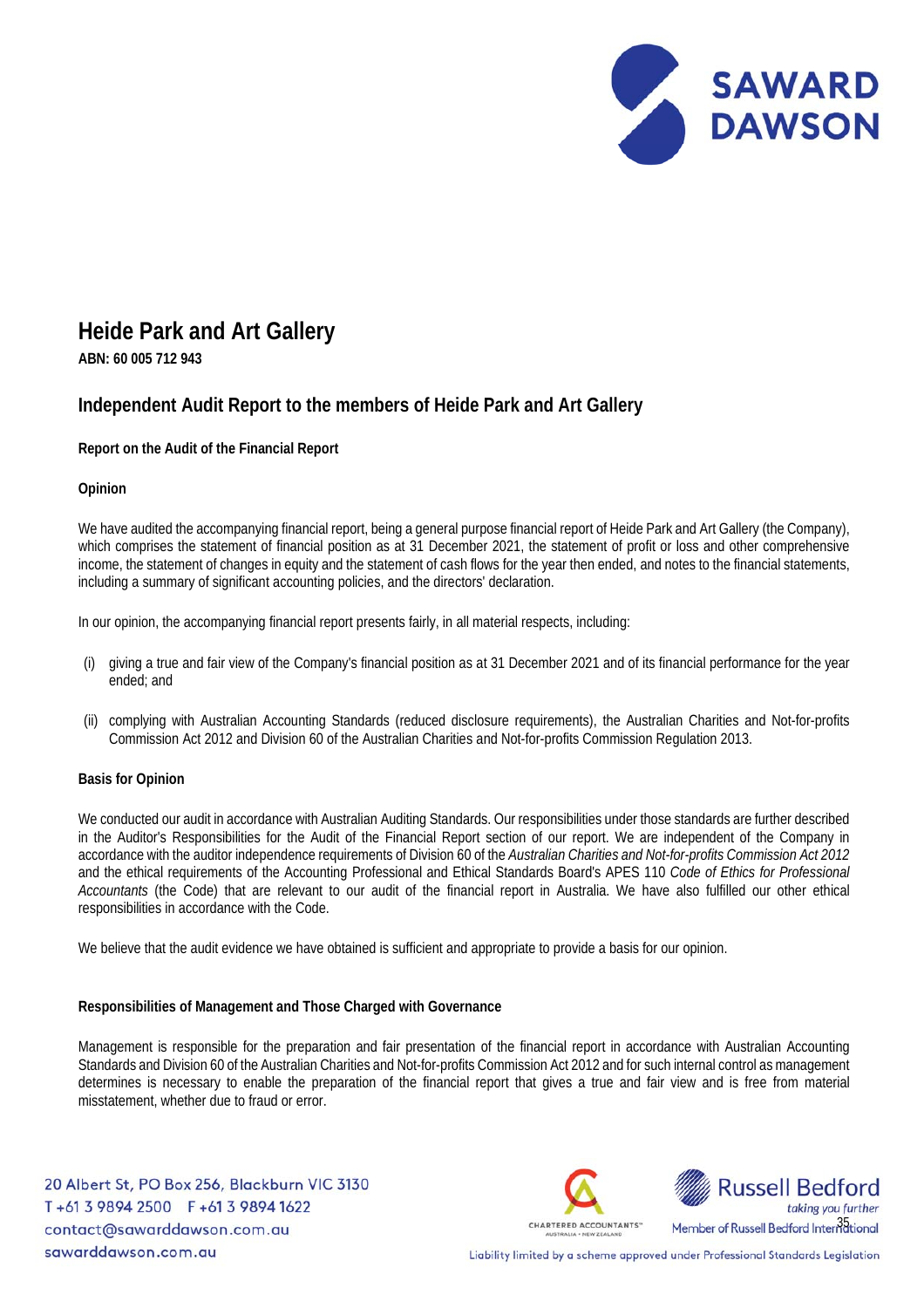

**ABN: 60 005 712 943** 

# **Independent Audit Report to the members of Heide Park and Art Gallery**

In preparing the financial report, management is responsible for assessing the Company's ability to continue as a going concern, disclosing, as applicable, matters related to going concern and using the going concern basis of accounting unless management either intends to liquidate the Company or to cease operations, or has no realistic alternative but to do so.

Those charged with governance are responsible for overseeing the Company's financial reporting process.

#### **Auditor's Responsibilities for the Audit of the Financial Report**

 reasonably be expected to influence the economic decisions of users taken on the basis of the financial report. Our objectives are to obtain reasonable assurance about whether the financial report as a whole is free from material misstatement, whether due to fraud or error, and to issue an auditor's report that includes our opinion. Reasonable assurance is a high level of assurance, but is not a guarantee that an audit conducted in accordance with Australian Auditing Standards will always detect a material misstatement when it exists. Misstatements can arise from fraud or error and are considered material if, individually or in the aggregate, they could

As part of an audit in accordance with the Australian Auditing Standards, we exercise professional judgement and maintain professional scepticism throughout the audit. We also:

- Identify and assess the risks of material misstatement of the financial report, whether due to fraud or error, design and perform audit procedures responsive to those risks, and obtain audit evidence that is sufficient and appropriate to provide a basis for our opinion. The risk of not detecting a material misstatement resulting from fraud is higher than for one resulting from error, as fraud may involve collusion, forgery, intentional omissions, misrepresentations, or the override of internal control.
- Obtain an understanding of internal control relevant to the audit in order to design audit procedures that are appropriate in the circumstances, but not for the purpose of expressing an opinion on the effectiveness of the Company's internal control.
- Evaluate the appropriateness of accounting policies used and the reasonableness of accounting estimates and related disclosures made by the directors.
- Conclude on the appropriateness of the directors' use of the going concern basis of accounting and, based on the audit evidence obtained, whether a material uncertainty exists related to events or conditions that may cast significant doubt on the Company's ability to continue as a going concern. If we conclude that a material uncertainty exists, we are required to draw attention in our auditor's report to the related disclosures in the financial report or, if such disclosures are inadequate, to modify our opinion. Our conclusions are based on the audit evidence obtained up to the date of our auditor's report. However, future events or conditions may cause the Company to cease to continue as a going concern.

20 Albert St, PO Box 256, Blackburn VIC 3130 T+61 3 9894 2500 F+61 3 9894 1622 contact@sawarddawson.com.au sawarddawson.com.au